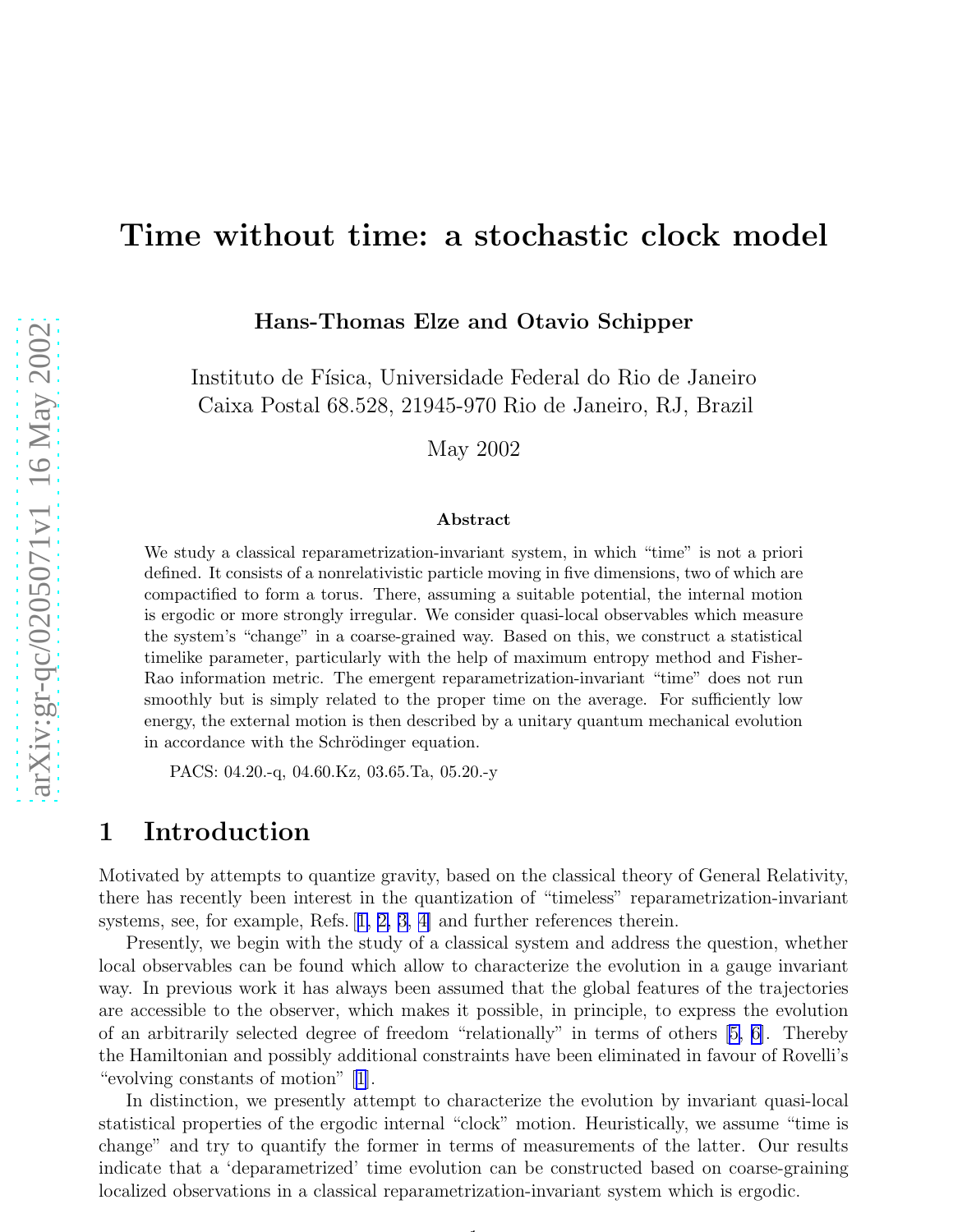<span id="page-1-0"></span>We remark that certain forms of globally incomplete statistical knowledge about a classical system lead to its effective quantization locally[[7\]](#page-16-0). This points towards a deterministic origin of quantization and certainly raises further interesting questions about the relation to the problem at hand. Indeed we shall find that the external motion of the particle is described by a (discrete-time) Schrödinger evolution.

Let us consider a fivedimensional model of a "timeless" nonrelativistic particle with the action:

$$
S = \int \mathrm{d}t \, L \quad , \tag{1}
$$

where the Lagrangian is defined by:

$$
L = \frac{1}{2\lambda} \left[ (\partial_t \vec{q})^2 - r^2 (\partial_t \phi_1)^2 - r^2 (\partial_t \phi_2)^2 \right] - \frac{\lambda}{2} \left[ r^2 \omega^2 (\tilde{\phi}_1^2 + \tilde{\phi}_2^2) + 2r^2 \Omega^2 \tilde{\phi}_1 \tilde{\phi}_2 - E \right] . \tag{2}
$$

Here  $\lambda$  stands for an arbitrary "lapse" function of the parameter  $t, \vec{q} \in \mathbb{R}^3$  denotes an ordinary vector, and  $\phi_1$  and  $\phi_2$  denote the angular variables corresponding to the toroidally compactified dimensions with radius r, respectively;  $\omega^2$ ,  $\Omega^2$  are angular velocity squared coupling parameters. The parameter E fixes the energy difference between the "external" and the compactified "internal" degrees of freedom.

Suitably redefining the units of length and energy, we set  $r \equiv 1$  henceforth. The notation  $\phi$ indicates that the corresponding terms in  $L$  are periodically continued:

$$
\phi \equiv \phi - n \quad , \quad \phi \in [n, n+1[ \quad , \tag{3}
$$

for any integer n. Thus, a ratchet type potential results in the  $\phi_{1,2}$ -plane. Alternatively, we may consider the angular variables to be normalized to the square  $[0, 1] \times [0, 1]$ , of which the opposite boundaries are identified, thus describing the surface of a torus with main radii  $1/2\pi$ .

The relative minus sign between the kinetic terms allows the energy of the external motion to be unbounded from above. A similar feature is common to simplified cosmological models in accordance with General Relativity, as discussed, for example, in Refs. [\[3, 4](#page-16-0)] and references therein. Furthermore, we choose the potential in the compactified dimensions to be unstable, in order to generate a chaotic internal motion which is ergodic and possibly more strongly irregular.

Varying the action with respect to  $\vec{q}$ ,  $\phi_1$ , and  $\phi_2$ , we obtain the equations of motion:

$$
\frac{1}{\lambda}\partial_t(\frac{1}{\lambda}\partial_t\vec{q}) = 0 \t{,} \t(4)
$$

$$
\frac{1}{\lambda}\partial_t(\frac{1}{\lambda}\partial_t\phi_1) = (\omega^2\tilde{\phi}_1 + \Omega^2\tilde{\phi}_2)(1 - \sum_n \delta(\phi_1 - n)), \qquad (5)
$$

$$
\frac{1}{\lambda}\partial_t(\frac{1}{\lambda}\partial_t\phi_2) = (\omega^2\tilde{\phi}_2 + \Omega^2\tilde{\phi}_1)(1 - \sum_n \delta(\phi_2 - n)), \qquad (6)
$$

where the singular terms arise due to the discontinuities of the potential. Variation of S with respect to  $\lambda$  yields the constraint:

$$
\frac{1}{2\lambda^2} \left[ (\partial_t \vec{q})^2 - (\partial_t \phi_1)^2 - (\partial_t \phi_2)^2 \right] + \frac{1}{2} \left[ \omega^2 (\tilde{\phi}_1^2 + \tilde{\phi}_2^2) + 2\Omega^2 \tilde{\phi}_1 \tilde{\phi}_2 - E \right] = 0 \quad , \tag{7}
$$

which will be recognized as a constraint on the Hamiltonian momentarily.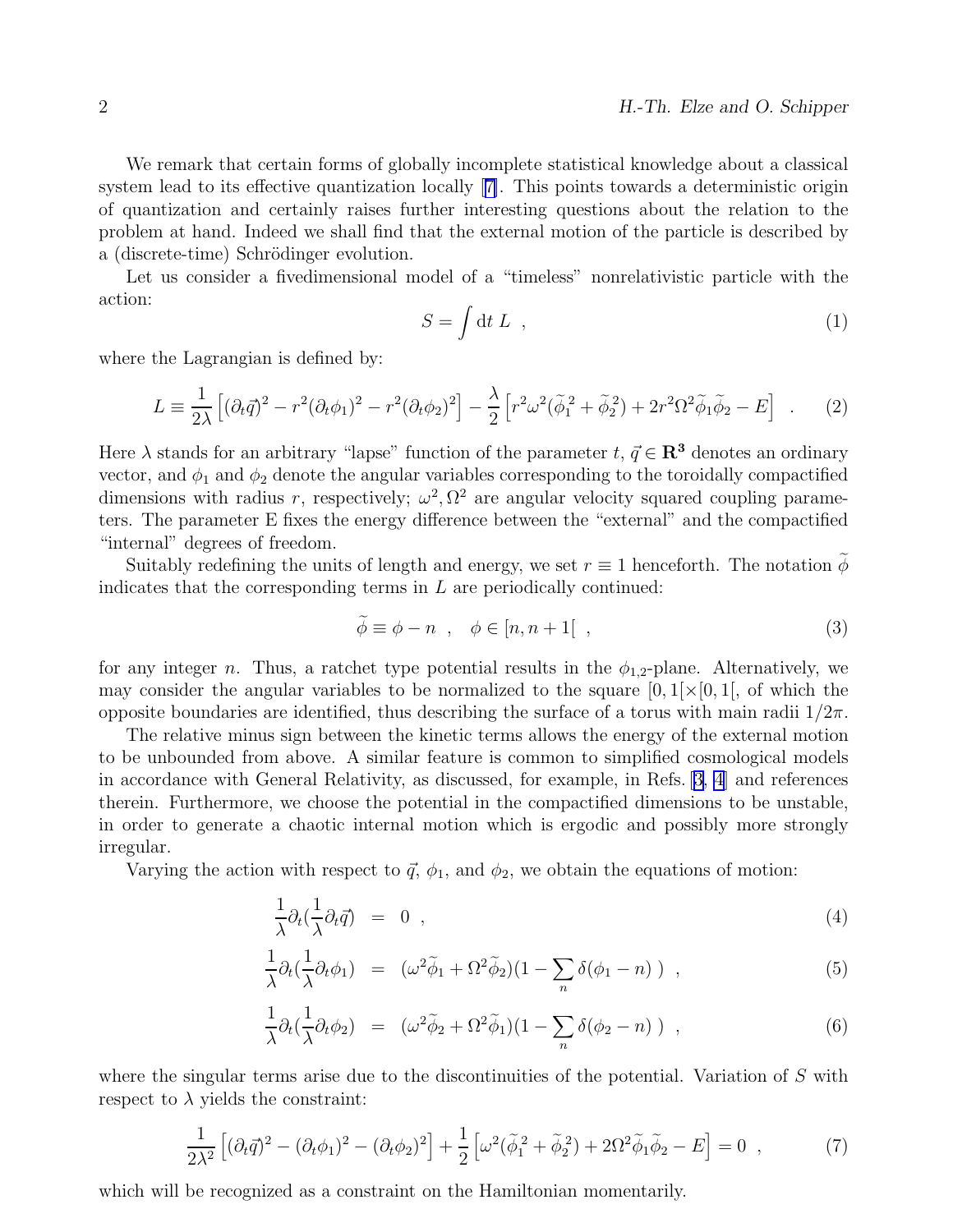<span id="page-2-0"></span>The canonical momenta are defined as usual:

$$
\vec{p} \equiv \frac{\partial L}{\partial(\partial_t \vec{q})} = \frac{1}{\lambda} \partial_t \vec{q} \tag{8}
$$

$$
\pi_1 \equiv \frac{\partial L}{\partial(\partial_t \phi_1)} = -\frac{1}{\lambda} \partial_t \phi_1 , \qquad (9)
$$

$$
\pi_2 \equiv \frac{\partial L}{\partial(\partial_t \phi_2)} = -\frac{1}{\lambda} \partial_t \phi_2 . \tag{10}
$$

Incorporating these, we obtain the Hamiltonian:

$$
H = \vec{p} \cdot \partial_t \vec{q} + \pi_1 \partial_t \phi_1 + \pi_1 \partial_t \phi_2 - L \tag{11}
$$

$$
= \frac{\lambda}{2} \left[ \vec{p}^2 - \left( \pi_1^2 + \pi_2^2 - \omega^2 (\tilde{\phi}_1^2 + \tilde{\phi}_2^2) - 2\Omega^2 \tilde{\phi}_1 \tilde{\phi}_2 \right) - E \right] \equiv \lambda C \quad . \tag{12}
$$

In terms of  $C$ , Eq.  $(7)$  implies the primary constraint:

$$
C = 0 \tag{13}
$$

whichis a weak equality in the sense of Dirac's formalism of constraint systems [[8\]](#page-17-0). Consequently, the Hamiltonian presents a weak constraint,  $H = 0$ .

Finally, in Hamiltonian form, the equations of motion  $(4)$ – $(6)$  read:

$$
\partial_t \vec{p} = 0 \tag{14}
$$

$$
\partial_t \pi_1 = -\lambda (\omega^2 \tilde{\phi}_1 + \Omega^2 \tilde{\phi}_2)(1 - \sum_n \delta(\phi_1 - n)) , \qquad (15)
$$

$$
\partial_t \pi_2 = -\lambda (\omega^2 \widetilde{\phi}_2 + \Omega^2 \widetilde{\phi}_1)(1 - \sum_n \delta(\phi_2 - n)) \quad . \tag{16}
$$

Employing these equations and the definition of the constraint  $C$  in Eq. (13), it follows by explicit calculation that it does not evolve. Consistently, this is also obtained by:

$$
\partial_t C = \{C, H\} = \lambda^{-1} \{H, H\} = 0 \quad , \tag{17}
$$

employing the Poisson bracket notation,  $\{A, B\} \equiv \sum (\partial_Q A \partial_P B - \partial_P A \partial_Q B)$ , where a sum over all coordinates and canonical momenta, represented by  $Q$  and  $P$ , is understood. Therefore, no secondary constraints exist in our model.

We conclude that the system has four physical degrees of freedom. Its extended phase space, cf. Ref.[[1\]](#page-16-0), is tendimensional, corresponding to the Lagrangian variables in Eq.([2\)](#page-1-0) and the associated canonical momenta. It is, however, reduced to a ninedimensional surface by the constraint. Since the physical phase space is eightdimensional, there must be one "gauge" degree of freedom, which is related to the reparametrization invariance. The study of this gauge symmetry and its consequences will be performed in Section 2 , while the gauge invariant description of the evolution will be developed in Section 3 . In Section 4 we demonstrate that under certain conditions the external motion of the particle can be mapped onto an evolution according to the Schrödinger equation. We conclude with a brief discussion.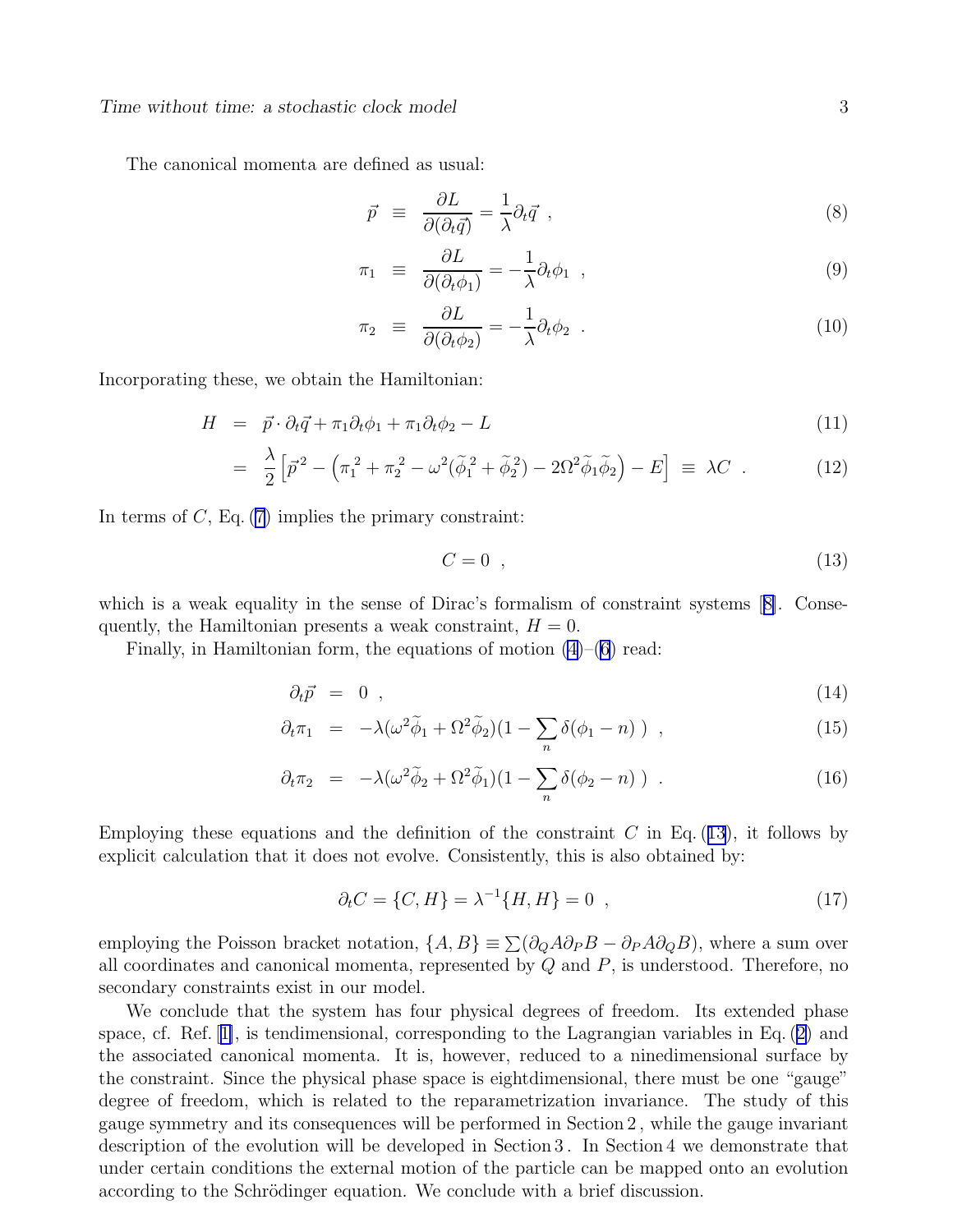## <span id="page-3-0"></span>2 Gauge invariance and observables

We observe indeed that the action is invariant under the set of gauge transformations:

$$
t \equiv f(t') , \quad x(t) \equiv x'(t') , \quad \lambda(t) \frac{\mathrm{d}t}{\mathrm{d}t'} \equiv \lambda'(t') , \tag{18}
$$

where  $x \in \{\vec{q}, \phi_1, \phi_2\}$ . Corresponding infinitesimal transformations are generated by:

$$
\delta t \equiv t - t' = \epsilon(t') \quad , \tag{19}
$$

where  $\epsilon$  is infinitesimal. This yields immediately:

$$
\delta x \equiv x(t') - x'(t') = -\epsilon(t')\partial_{t'}x(t') , \qquad (20)
$$

$$
\delta \lambda \equiv \lambda(t') - \lambda'(t') = -\partial_{t'}[\epsilon(t')\lambda(t')] \quad . \tag{21}
$$

Employing the definitions of the canonical momenta, Eqs.  $(8)$ – $(10)$  $(10)$ , we obtain from Eq.  $(20)$ :

$$
\delta \vec{q} = -\epsilon \lambda \vec{p} \tag{22}
$$

$$
\delta\phi_{1,2} = \epsilon\lambda\pi_{1,2} \tag{23}
$$

Similarly, with the help of Eqs.  $(14)$ – $(16)$ , we obtain:

$$
\delta \vec{p} = 0 \tag{24}
$$

$$
\delta \pi_1 = \epsilon \lambda (\omega^2 \tilde{\phi}_1 + \Omega^2 \tilde{\phi}_2)(1 - \sum_n \delta(\phi_1 - n)) , \qquad (25)
$$

$$
\delta \pi_2 = \epsilon \lambda (\omega^2 \tilde{\phi}_2 + \Omega^2 \tilde{\phi}_1)(1 - \sum_n \delta(\phi_2 - n)) \quad . \tag{26}
$$

Comparing with the equations of motion, we see that the evolution of the coordinates and momenta is generated by the gauge transformations.

Obviously, the three-momentum  $\vec{p}$  is conserved, in accordance with translation invariance. Its components present three gauge invariant observables which may serve as coordinates of the physical phase space. Another invariant is provided by the internal contribution to the constraint:

$$
C_{int} \equiv \vec{p}^2 - E - 2C \quad , \tag{27}
$$

cf.Eqs. ([12\)](#page-2-0)–([13](#page-2-0)); since the constraint does not evolve, i.e. is invariant, as well as  $\vec{p}^2$ , this also holds for  $C_{int}$ . However, being related via the constraint,  $C_{int}$  is not independent of  $\vec{p}$ . The angular momentum suggests itself as a further observable,

$$
\vec{J} \equiv \vec{q} \times \vec{p} \tag{28}
$$

due to rotational invariance. Clearly,  $\delta \vec{J} = \delta \vec{q} \times \vec{p} + \vec{q} \times \delta \vec{p} = 0$ .

As expected, the external motion plays a rather passive role in our system, since it can be almost completely described in terms of the conserved linear and angular momenta. It only contributes with its kinetic energy to the constraint C. However, note that  $\vec{p}$  and J together determine only the two constant components of  $\vec{q}$  transverse to  $\vec{p}$ , i.e.  $\vec{q}_{\perp}$ . Therefore, in order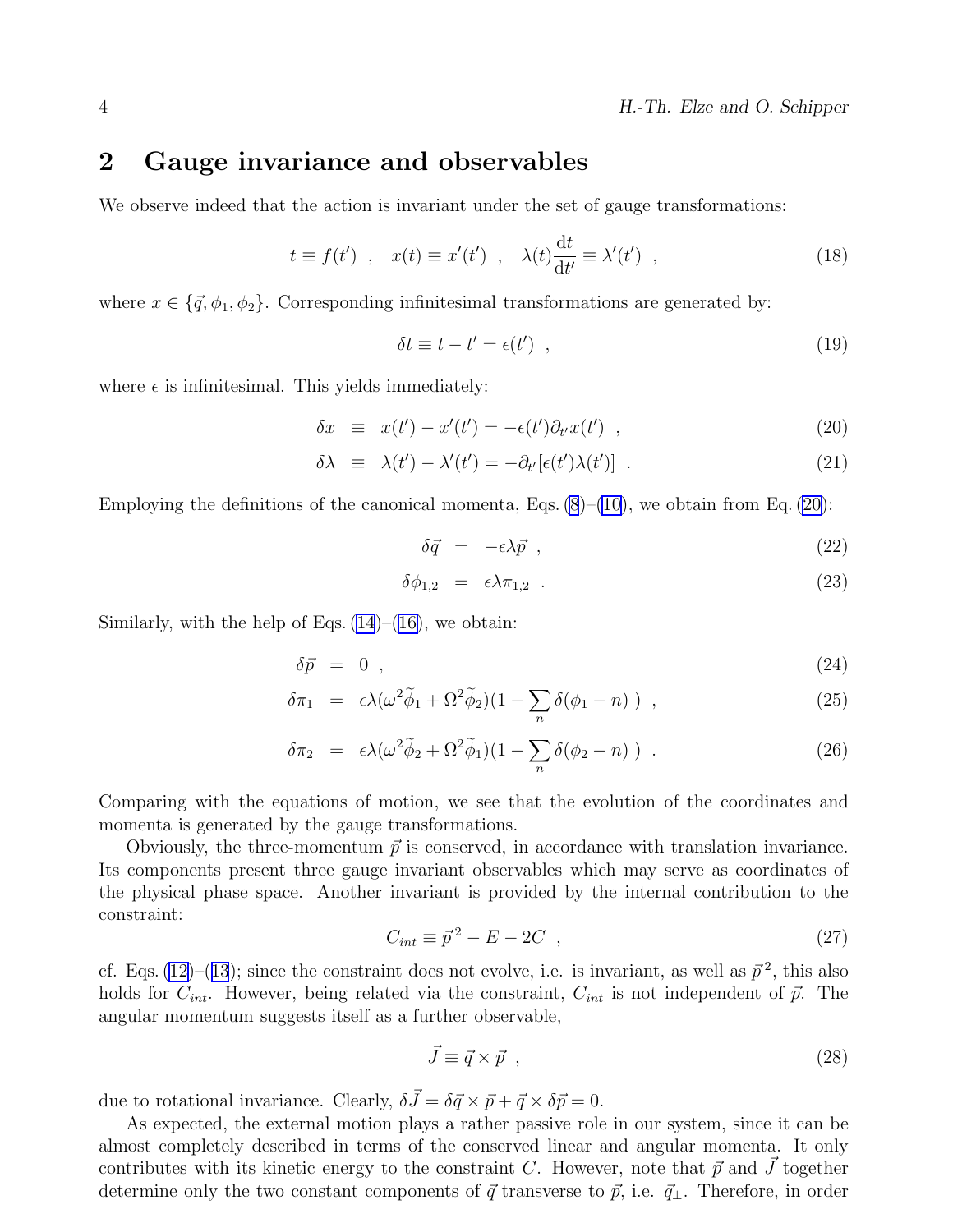<span id="page-4-0"></span>to predict the evolution of the coordinate  $\vec{q}$ , we need to construct a reference "clock", such that the longitudinal component of Eq.([8\)](#page-2-0) is well determined, when integrated:

$$
\vec{q}_{\parallel}(t) = \vec{q}_{\parallel}^{(0)} + \vec{p} \int_0^t dt' \lambda(t') . \qquad (29)
$$

This is one of the objectives of the following section.

Furthermore, we remark that we so far obtained five gauge invariant coordinates  $(\vec{p}, \vec{q}_{\perp})$ for the eightdimensional physical phase space plus one constraint  $(C, \text{ or } C_{int})$ , which allows to eliminate one more of the remaining four internal variables  $(\phi_{1,2}, \pi_{1,2})$ . Due to the intrinsic nonlinearity of the gauge tranformations, Eqs.  $(22)$ – $(26)$  $(26)$ , we are unable to find further invariants in the general, interacting case. This motivates our attempt to construct other, statistical observables, in order to obtain an invariant, even if coarse-grained description of the physical phase space.

# 3 Ergodicity and coarse-grained "timing"

In order to proceed, we make the crucial assumption that our model forms an ergodic system [\[9\]](#page-17-0). We also restrict the allowed lapse functions  $\lambda$  to be (strictly) positive, thus avoiding trajectories which trace themselves backwards (or stall)[[2\]](#page-16-0).

In the following, we will consider quantities  $N[\phi_{1,2}](c_i)$  which are functionals only of the trajectory determined by the coordinates  $\phi_{1,2}$  and possibly depend parametrically on further constraints involving only them. While some explicit examples will be studied in detail, generally speaking, we have quantities in mind which reflect properties of Poincaré sections of the full trajectories. Naturally, we require the constraints  $c_i$  to transform as the coordinates under the gauge transformations [\(18\)](#page-3-0), i.e.  $c_i' = c_i$ . It follows that such quantities are gauge invariant, since they depend only on geometrical properties of a path and related constraints. Being independent of the momenta, they do not depend on how the trajectory is parametrized:  $N[\phi'_{1,2}](c_i) = N[\phi_{1,2}](c_i)$ . Thus, they qualify as coarse-grained observables characterizing the internal motion.

Our aim is to construct a timelike variable based on such observables. In the following first subsection we do this based on the idea that the geometric path length covered by the system evolving from an initial to a final state is an invariant measure of the "time" that passed. The crucial point is that this measure can be inferred in an ergodic system approximately from coarse-graining localized observations, provided we understand the dynamics sufficiently well.

In the second subsection, however, considering the interacting nonlinear system, we generalize this approach, in order to extract a "time" from quasi-local measures of the "change" occurring while the system evolves. In particular, we will employ a maximum-entropy method together with the Fisher-Rao information metric, in order to characterize the distance, i.e. the "time" passed, between evolving probability distributions. We point out that our approach is somehow orthogonal to the one of Ref. [\[10](#page-17-0)], although we make use of its formalism. There the author launches the ambitious project to derive dynamics from rules of inference and the maximum-entropy principle in particular. We instead assume the reparametrization-invariant dynamics to be given and construct a pertinent notion of "time".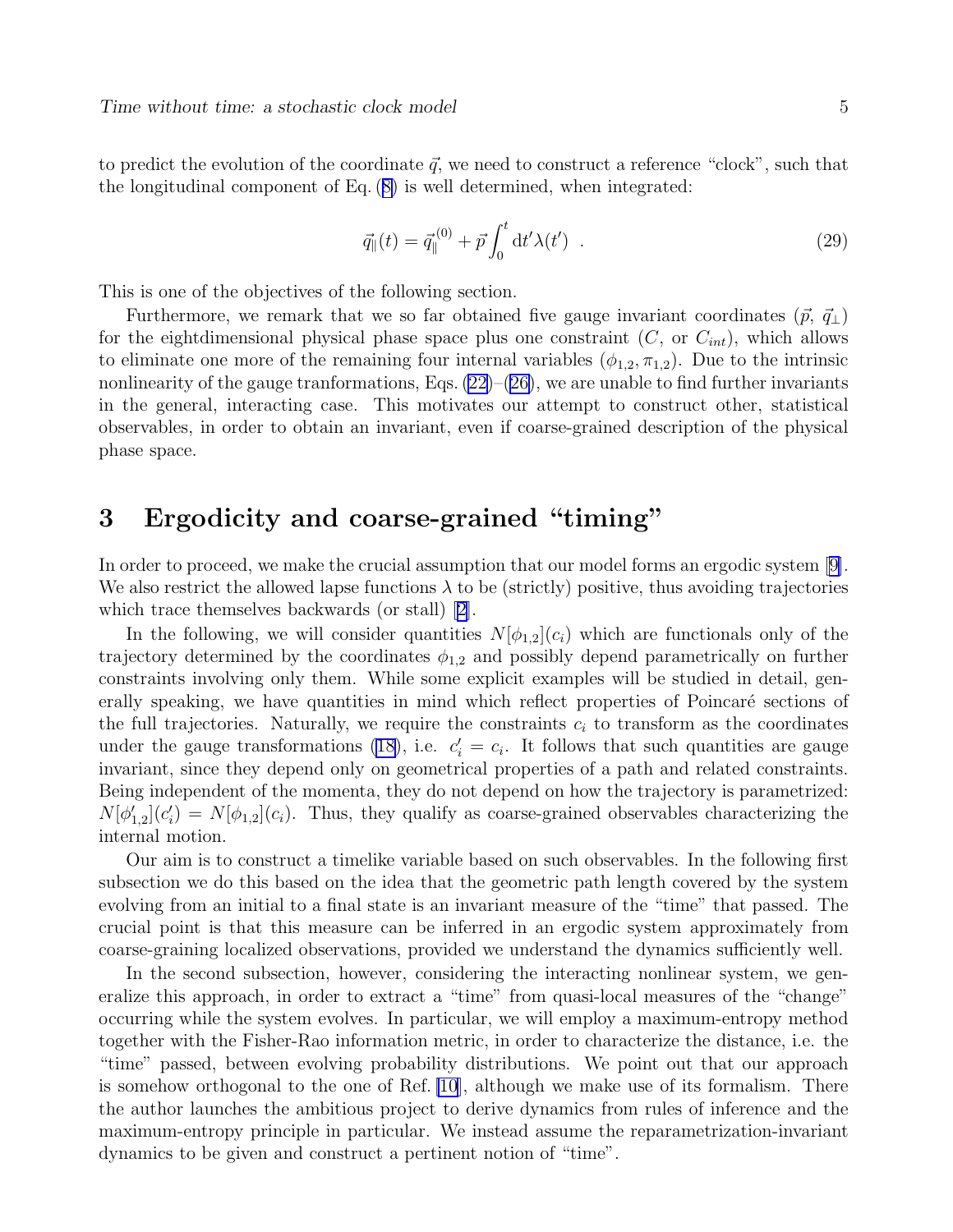#### <span id="page-5-0"></span>3.1 Free internal motion on the torus

Illustrating our approach, we begin with the noninteracting case, i.e., with  $\omega^2 = \Omega^2 = 0$ . Even without interactions, the internal motion is ergodic for almost all initial conditions. In particular, if the ratio of the two independent angular velocities is not a rational number, then, for sufficiently late times  $t$ , the trajectory will come arbitrarily close to any point on the surface of the torus. This is easily seen in its parametric representation, Eq. (31) below. In Fig. 1 we show a typical example.

The equations of motion immediately yield the solutions:

$$
\phi_{1,2}(t) = \phi_{1,2}^{(0)} - \pi_{1,2}^{(0)} \int_0^t dt' \lambda(t') , \qquad (30)
$$

where  $\phi_{1,2}^{(0)}$  and  $\pi_{1,2}^{(0)}$  denote the initial coordinates and momenta, respectively; of course,  $\pi_{1,2}(t)$  $\pi_{1.2}^{(0)}$  $_{1,2}^{(0)}$ . Eliminating the integral of the lapse function, we obtain, for example,  $\phi_2$  in terms of  $\phi_1$ :

$$
\phi_2(\phi_1) = \phi_2^{(0)} - \frac{\pi_2^{(0)}}{\pi_1^{(0)}} (\phi_1^{(0)} - \phi_1) \quad . \tag{31}
$$

Following Refs. [\[1](#page-16-0), [5\]](#page-16-0), this is a gauge invariant "relational" description of the motion:  $\phi_2(s)$ gives the value of coordinate  $\phi_2$ , when ('the time is such that')  $\phi_1$  has the value s. In this way,  $\phi_1$  may serve as a time variable, even if not a unique one.

However, similarly as in the models studied previously, there is additional information about the full path, which is necessary to complete this description. In the present case, the solution (31) presents a line in the  $\phi_{1,2}$ -plane, unwrapping the motion which multiply covers the torus. Thus, when folding it back onto the torus, one has to keep track of which unit square in the plane a respective piece is coming from. This can be labelled by two integers  $n_{1,2}$ , which may be interpreted as the winding numbers characterizing additionally a given point  $(\phi_1, \phi_2)$  on the path. Obviously, this presents highly nonlocal (topological) information, which will be unavailable for a local observer under more realistic circumstances, such as in the presence of nonlinear interactions.

Therefore, we turn to statistical measures of the motion on the torus. Consider the "incident number"  $I_1^{\delta}(L)$  which counts the number of times that a given trajectory  $(\phi_1(t), \phi_2(t))$ , cuts the  $\phi_1$ -axis in the neighbourhood of the observer, i.e., with  $\phi_1 \in [0, \delta < 1]$  and  $\phi_2 = 0$ , subject to the constraint that the total path length equals  $L$ , taking into account the wrapping around the torus. Due to ergodicity and assumed nonnegative lapse functions,  $I_1$  is a stepwise increasing function of t, while  $\phi_{1,2}(t) \in [0,1]$  are of sawtooth type, with details depending on the particular parametrization. The reparametrization-invariant value of  $I_1$ , however, only depends on the path length; thus, it implicitly involves nonlocal information.

The incident number  $I_1$  presents a very simple example of the coarse-grained observables discussed before. There exists an unlimited number of different such counting observables. The more of them we introduce and measure, the more detailed will be our reparametrizationinvariant description of the internal motion. We will also use the incident number  $I_2$  which is defined like  $I_1$ , however, with the roles of coordinates "1" and "2" exchanged.

Furthermore, we may consider one incident number as a parametric function of the other:

$$
I_{21}(k) \equiv \max I_2 , \quad \text{with} \quad I_1^{\delta}(L) = k , \tag{32}
$$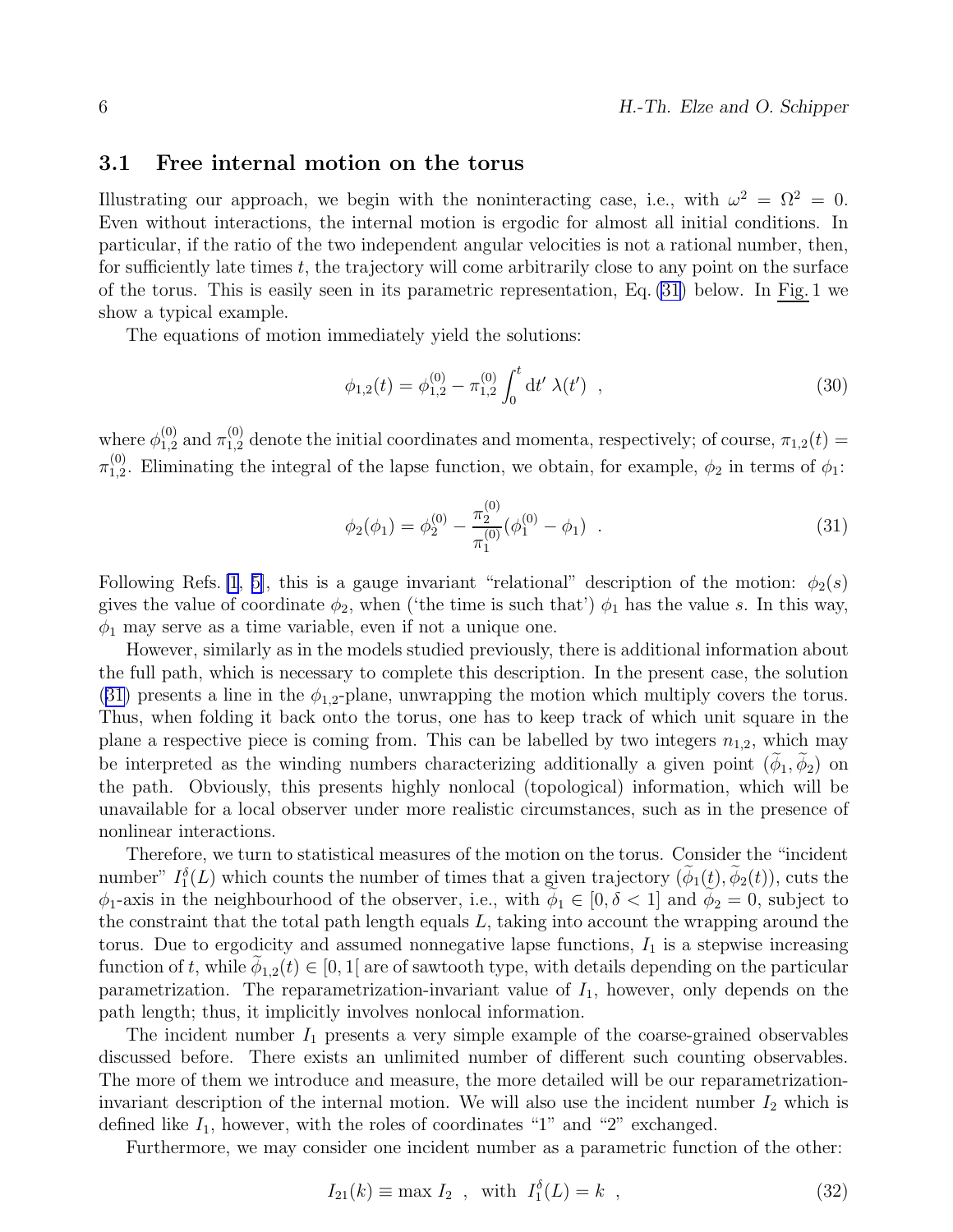<span id="page-6-0"></span>where  $\delta$  is fixed, while the total path length L is the implicit common variable. Note that  $I_{21}$  is unique, since we take the respective maximum of  $I_2$ , which may increase while  $I_1$  stays constant temporarily.

However, the constraint on a given path length is irrelevant for the actual values assigned to  $I_1$  and  $I_{21}$ . One operationally determines them by counting the localized incidents, with  $\phi_{1,2}(t) \in [0,\delta],$  and recording one incident number as a function of the other; no knowledge of the path length is required.

Nevertheless, these reparametrization-invariant numbers can be used to determine the corresponding path length by a statistical consideration, since we have sufficient knowledge of the dynamics of the system in the present (integrable) case.

In the absence of interactions the path is composed of straight line segments. We denote the average length of these segments by  $\langle l \rangle$ . It can be calculated easily due to ergodicity:

$$
\langle l \rangle = \frac{\left[ (\pi_1^{(0)})^2 + (\pi_2^{(0)})^2 \right]^{1/2}}{\pi_1^{(0)} + \pi_2^{(0)}} \equiv \frac{\left[ 2E_{int} \right]^{1/2}}{\pi_1^{(0)} + \pi_2^{(0)}} , \qquad (33)
$$

where $E_{int}$  denotes the conserved internal energy, cf. Eqs. [\(12](#page-2-0)) and ([27\)](#page-3-0). Here we employed Eq. [\(31\)](#page-5-0) and averaged the straight-line paths with the asymptotically uniform density over the square  $[0,1[\times[0,1[$ , choosing coordinates such that  $\pi_{1,2}^{(0)} > 0$ .

Now, each increment of  $I_1$  or  $I_{21}$  (i.e.  $I_2$ ) by one unit corresponds to the completion of one line segment. Due to the finite window size  $\delta < 1$ , however, only a corresponding fraction of all incidents happening on both coordinate axes will be recorded on the average. Correcting for this, invoking ergodicity as before, the path length  $L$  which leads to the measured incident numbers is simply obtained by:

$$
L = \langle l \rangle \int_0^{I_1} \frac{ds}{\delta} = \langle l \rangle \frac{I_1 + I_{21}(I_1)}{\delta} , \qquad (34)
$$

where ds is *along* the curve of the function  $I_{21}(s)$ . Practically, what appears on the right-hand side is the total registered incident number  $(I \equiv I_1 + I_2)$  at a certain instant.

In this way, we obtain a measure of the "time" interval  $T$  during which  $N$  incidents occurred:

$$
T \equiv L/[2E_{int}]^{1/2} \tag{35}
$$

i.e., dividing the path length by the constant velocity.

The point of this rather trivial example is that nowhere do we make use of the time parametrizing the evolution nor of the generally unknown path length. Rather, we derive T from reparametrization-invariant localized measurements.

Not surprisingly, the resulting "time" will not run smoothly, due to the coarse-grained description of the internal motion: as if we were reading an analog "clock" under a stroboscopic light. This is precisely the role of a Poincaré section with respect to the increasing invariant path length of an evolving trajectory.

In order to illustrate the behavior of the "time"  $T$ , it is convenient to introduce the fictitious proper time (function):

$$
\tau \equiv \int_0^t dt' \,\lambda(t') \quad . \tag{36}
$$

Then, keeping the notation as simple as possible, with  $x(\tau) \equiv x(t)$  for  $x \in \{\vec{q}, \vec{p}, \phi_{1,2}, \pi_{1,2}\}\,$ , we obtain:  $\partial_t x(t) = \lambda(t)\partial_\tau x(\tau)$ . Applying this transformation to the definition of the canonical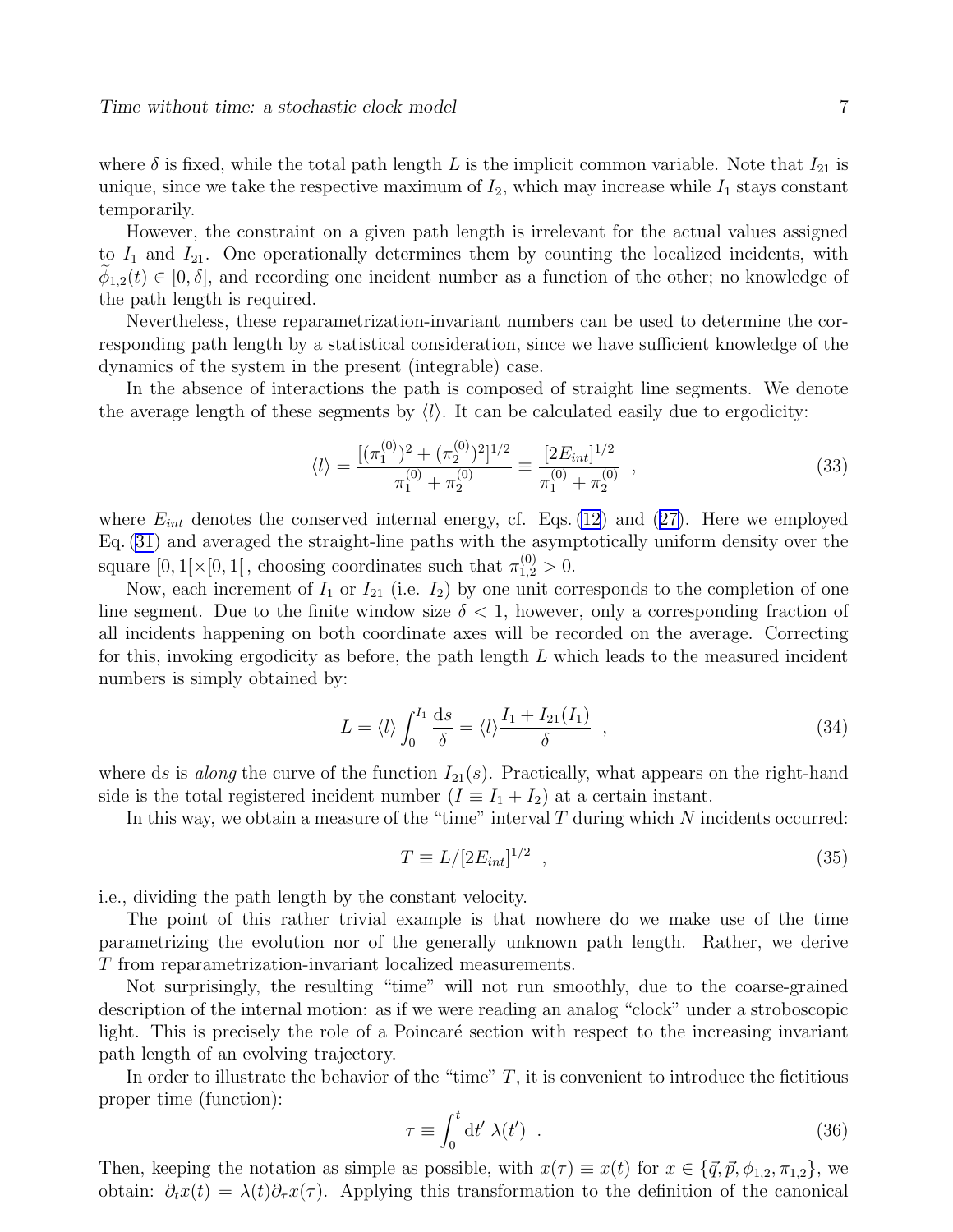<span id="page-7-0"></span>momenta and the equations of motion, the lapse function can be eliminated; this replaces  $t$ by $\tau$  and  $\lambda$  by 1 in Eqs. [\(8\)](#page-2-0)–([10\)](#page-2-0) and Eqs. ([14\)](#page-2-0)–([16](#page-2-0)), respectively. The resulting equations are reparametrization-invariant. Solutions of these equations are to be interpreted 'physically' by introducing the inverse function  $t(\tau)$  and  $x(t) = x(\tau(t))$  [\[1](#page-16-0)].

Integrating the free internal motion with respect to the proper time, which replaces the integralin Eq. ([30\)](#page-5-0) by  $\tau$ , we show T as a function of  $\tau$  in Fig. 2a) and Fig. 2b). For the two runs differing in the total (computer) time  $\tau$ , we find that after a short while, i.e. already at low incident numbers, the constructed physical "time" T approximates qualitatively well the proper time  $\tau$ . The fluctuations on top of the observed linear dependence naturally reflect the stochastic internal motion. The fact that the slopes are consistently smaller than one can be attributed to the bias towards longer-than-average pieces of trajectory, which is introduced by measuring the incidents close to the origin and extrapolating from there, see Eqs.([33](#page-6-0)) and([34\)](#page-6-0).

Finally, employing the reparametrization-invariant "time", which runs approximately parallel to the unphysical proper time,  $T \approx \kappa \tau$  ( $\kappa$  constant), we succeed to describe the external motion with respect to the physical internal "clock" constructed here. Recalling that the ex-ternal motion is given by Eq. [\(29](#page-4-0)), we obtain:  $\vec{q}_{\parallel}(\tau) = \vec{q}_{\parallel}^{(0)} + \tau \vec{p} \approx \vec{q}_{\parallel}^{(0)} + \kappa^{-1} T \vec{p}$ .

Interestingly, the coarse-grained 'jumpiness' of  $T$  introduces a corresponding stochastic component into the external motion. This would be recognized, if global relational data or results of increasingly fine-grained local measurements were available, with which to compare the change of  $\vec{q}_{\parallel}.$  We will further study the consequences of this stroboscopic effect in Section  $4$  .

### 3.2 Quasi-local analysis of "time is change" with interactions

Now we consider the case of the internal motion on the torus with the interactions  $(\propto \omega^2, \Omega^2)$ turned on. The interactions additionally mix the trajectories in phase space, since the potentials are of inverted oscillator type. Slightly simplifying the ensuing calculations, we set  $\omega^2 = \Omega^2$ henceforth. This leaves the motion parallel to the diagonal  $\tilde{\phi}_1 = \tilde{\phi}_2$  exponentially unstable, while the orthogonal motion is free. A typical trajectory for the case of still relatively weak interaction is shown in Fig. 3 .

The microstates of the internal part of the system can be described by the phase space coordinates  $x \equiv (\phi_1, \phi_2; \pi_1, \pi_2)$ . However, in general, we will not be able to follow the deterministic evolution through sequences of microstates for any sufficiently complex nonlinear system. Therefore, we develop a coarse-graining statistical approach based on probability distributions. Let  $P(x)dx$  denote the expected number of microstates in the volume element  $dx$  at x. Then, we may characterize macrostates of the system by giving their coordinates  $Q^i$ ,  $i = 1, ..., n$  in the *n*-dimensional state space:

$$
Q^i \equiv \langle \mathcal{Q}^i \rangle \equiv \int \mathrm{d}x \ P(x) \mathcal{Q}^i(x) \quad , \tag{37}
$$

with  $\{\mathcal{Q}^i\}$  denoting the relevant set of observables. It is assumed that all information necessary to answer our particular questions about the system is encoded in these observables [\[10](#page-17-0)].

The conserved internal energy, see Eq. [\(27\)](#page-3-0), presents an important observable:

$$
\mathcal{H}_{int}(x) \equiv \pi_1^2 + \pi_2^2 - \omega^2 (\tilde{\phi}_1 + \tilde{\phi}_2)^2 , \qquad (38)
$$

where we absorbed an inessential factor 2 into the definition for convenience.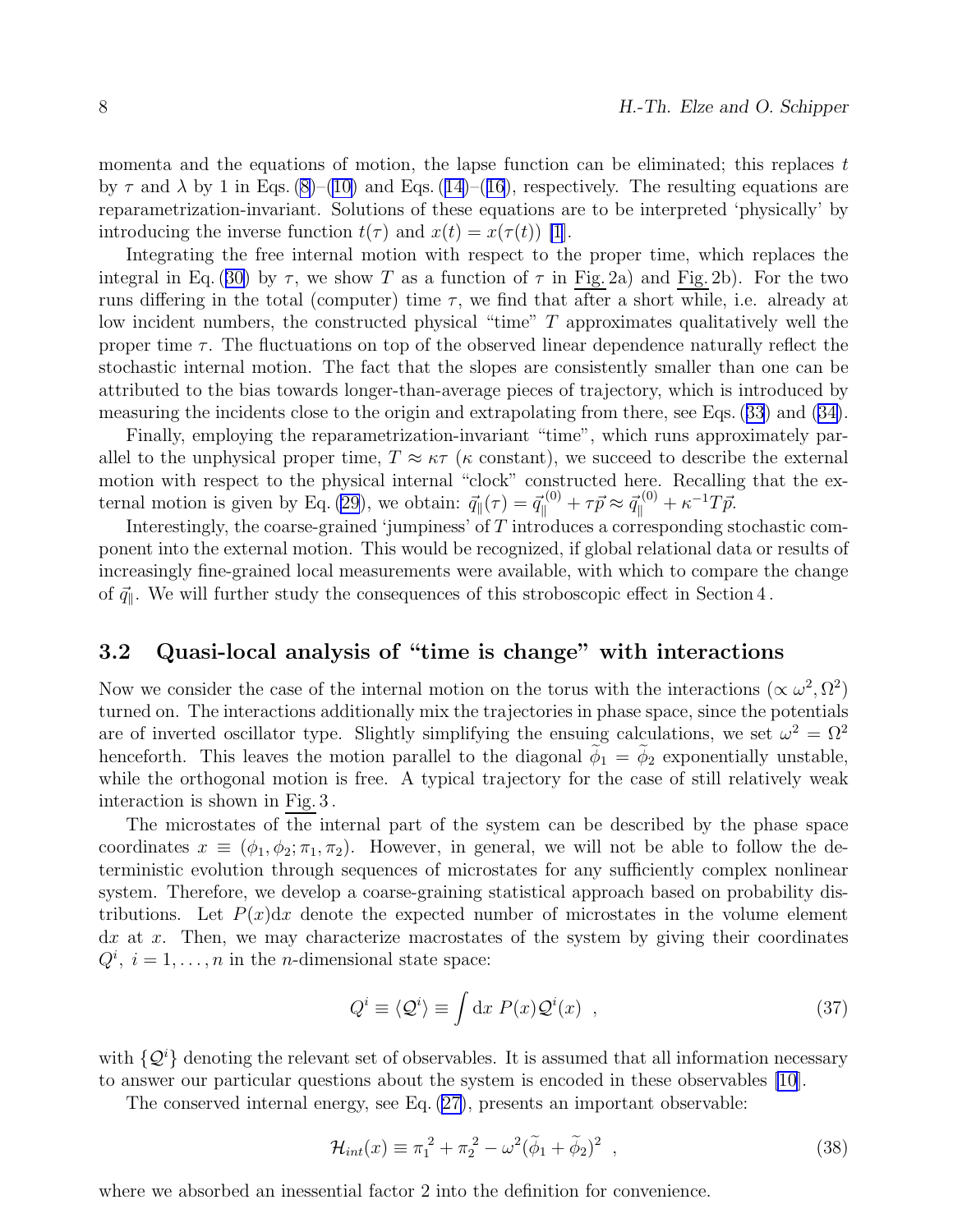<span id="page-8-0"></span>Then, the 'prior' distribution  $P_c(x|H_{int})$  which best reflects our mostly lacking information about the state of the system, given the conserved energy, is obtained by maximizing the entropy:

$$
S[P] \equiv -\int \mathrm{d}x \ P(x) \ln P(x) \quad , \tag{39}
$$

subject to the constraint  $\langle \mathcal{H}_{int} \rangle = H_{int}$ , with this constant being fixed by the initial conditions. The result is the canonical distribution:

$$
P_c(x|H_{int}) = Z_c^{-1} e^{-\beta H_{int}(x)} \t{,} \t(40)
$$

with the partition function  $Z_c$  and Lagrange multiplier  $\beta$ , respectively, to be calculated from:

$$
Z_c \equiv \int dx \; e^{-\beta \mathcal{H}_{int}(x)} \; , \quad H_{int} = -\frac{\partial}{\partial \beta} \ln Z_c \; , \tag{41}
$$

where  $\int dx \equiv \int_{-\infty}^{\infty} d\pi_1 \int_{-\infty}^{\infty} d\pi_2 \int_0^1 d\phi_1 \int_0^1 d\phi_1$ . Thus we recover expressions which are familiar from statistical mechanics.

Straightforward calculation yields the partition function:

$$
Z_c = \frac{\pi}{\beta} Z_{c,conf} = \frac{\pi}{\beta} J(1,1) \quad , \tag{42}
$$

where  $Z_{c,conf}$  denotes its configurational factor. It is given here in terms of the integral:

$$
J(a,b) \equiv \frac{1}{\beta \omega^2} \int_0^{a\sqrt{\beta \omega^2}} ds_1 \int_0^{b\sqrt{\beta \omega^2}} ds_2 e^{(s_1+s_2)^2}
$$
 (43)

$$
= \frac{1}{2} \sqrt{\frac{\pi}{\beta \omega^2}} \left( (a+b) \operatorname{erfi}((a+b) \sqrt{\beta \omega^2}) - a \operatorname{erfi}(a \sqrt{\beta \omega^2}) - b \operatorname{erfi}(b \sqrt{\beta \omega^2}) \right) - \frac{1}{2 \beta \omega^2} \left( e^{(a+b)^2 \beta \omega^2} - e^{a^2 \beta \omega^2} - e^{b^2 \beta \omega^2} + 1 \right)
$$
(44)

$$
= ab \left( 1 + \beta \omega^2 \left[ \frac{1}{3} a^2 + \frac{1}{2} ab + \frac{1}{3} b^2 \right] + \frac{1}{2} (\beta \omega^2)^2 \left[ \frac{1}{5} a^4 + \frac{1}{2} a^3 b + \frac{2}{3} a^2 b^2 + \frac{1}{2} a b^3 + \frac{1}{5} b^4 \right] + O[(\beta \omega^2)^3] \right) ,
$$
 (45)

involving the imaginary error function,  $\text{erfi}(x) \equiv 2\pi^{-1/2} \int_0^x ds \, \text{exp}(s^2)$ . We will make more use of this integral in the following.

For example, incorporating the small- $\beta$  expansion, we calculate the relation between  $H_{int}$ and  $\beta$ :

$$
\frac{H_{int}}{\omega^2} = \frac{1}{\beta \omega^2} - \frac{7}{6} - \frac{127}{180} \beta \omega^2 + O[(\beta \omega^2)^2], \qquad (46)
$$

using Eqs. (41), (42), and (45). Here the error in comparison with the exact result rapidly decreases with energy and is less than 5% for  $H_{int}/\omega^2 > 1$ . We are presently interested in the positive energy regime, since only there the trajectories can explore all of the torus surface, cf. Eq. [\(38\)](#page-7-0).

In order to improve the prior distribution  $P_c$  with the help of quasi-local measurements, we again consider simple observables for illustration. We define two "window functions":

$$
\mathcal{I}_1(x) \equiv \Theta(\phi_1 - \epsilon)\Theta(\delta - \phi_1)\Theta(\phi_2)\Theta(\epsilon - \phi_2) , \qquad (47)
$$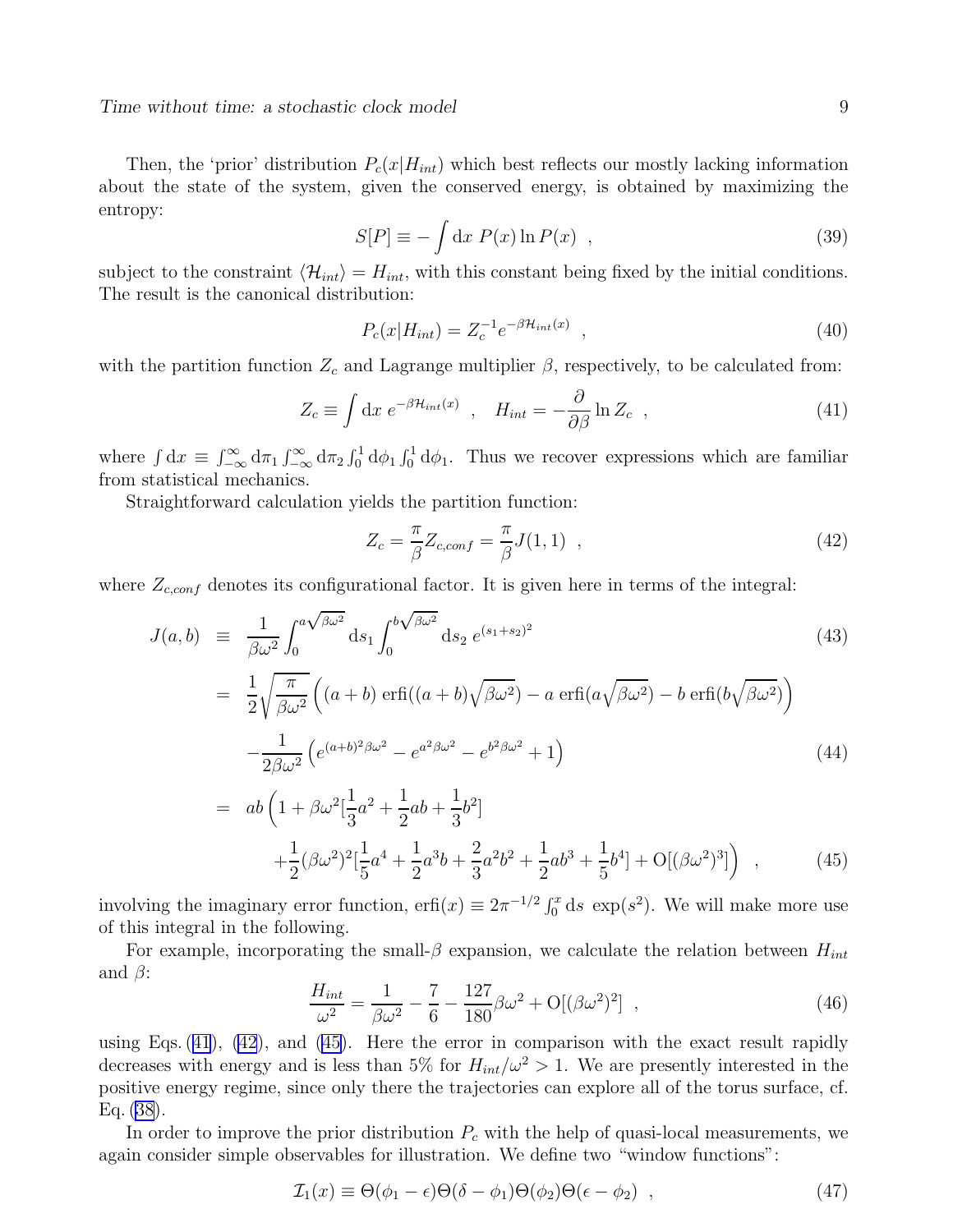<span id="page-9-0"></span>with  $0 < \epsilon \ll \delta < 1$ ;  $\mathcal{I}_2$  is defined by the analogous expression with  $\phi_1$  and  $\phi_2$  exchanged. Thus  $\mathcal{I}_1$  and  $\mathcal{I}_2$  project out small rectangles along the  $\phi_1$ - and  $\phi_2$ -axis, respectively, which do not overlap. Here we explicitly introduced the small but finite window width  $\epsilon$ , which in any case is necessary for a correct counting of incidents in numerical simulations with a finite resolution. In the following we will adapt to the present case the measurement of incident numbers.

We decompose the prior distribution with respect to the windows determined by  $\mathcal{I}_1$  and  $\mathcal{I}_2$ :

$$
P_c(x|H_{int}) = [ \mathcal{I}_1(x) + \mathcal{I}_2(x) ] P_c(x|H_{int}) + [1 - \mathcal{I}_1(x) - \mathcal{I}_2(x) ] P_c(x|H_{int})
$$
  
\n
$$
\equiv P_w'(x|H_{int}) + \bar{P}_w(x|H_{int}) . \qquad (48)
$$

While  $\bar{P}_w$  describes their complement, the distribution  $P'_w$  is the one which is related to measurements within the windows. Its normalized counterpart  $P_w$  is:

$$
P_w(x|H_{int}) \equiv \frac{[\mathcal{I}_1(x) + \mathcal{I}_2(x)]P_c(x|H_{int})}{\int dx \; [\mathcal{I}_1(x) + \mathcal{I}_2(x)]P_c(x|H_{int})} = \frac{\beta}{2\pi} \frac{[\mathcal{I}_1(x) + \mathcal{I}_2(x)]e^{-\beta \mathcal{H}_{int}(x)}}{J(\delta, \epsilon) - J(\epsilon, \epsilon)} ,\qquad(49)
$$

employing the configurational integral of Eq. [\(43](#page-8-0)).

Then, the distribution  $P_w(x|H_{int};\langle\mathcal{I}_i\rangle)$  which best reflects the information contained in the prior distribution  $P_w(x|H_{int})$  and in the data from measurements of the window functions is obtained by maximizing the entropy[[10](#page-17-0)]:

$$
S[P] \equiv -\int dx \, [\mathcal{I}_1(x) + \mathcal{I}_2(x)] P(x) \ln \frac{P(x)}{P_w(x|H_{int})}, \qquad (50)
$$

subject to the constraints:

$$
\langle \mathcal{I}_i \rangle = \frac{I_i}{I_1 + I_2} \big|_{i=1,2} \tag{51}
$$

Here we determine the average of the incident functions, i.e. the (total) probabilities of observing an incident in the respective windows, in terms of the measured incident numbers. This obviously presents a crude coarse-graining. An improved description is obtained, for example, by binning the incident numbers with respect to the main axis of each window. Many, more detailed measurements can be envisaged, but the simplest ones will suffice here.

It is straightforward to show that this procedure yields a grand-canonical distribution:

$$
P_w(x|H_{int};\langle \mathcal{I}_i \rangle) = Z^{-1}[\mathcal{I}_1(x) + \mathcal{I}_2(x)]e^{-\beta \mathcal{H}_{int}(x) - \alpha_1 \mathcal{I}_1(x) - \alpha_2 \mathcal{I}_2(x)}, \qquad (52)
$$

where, in this case, the partition function and Lagrange multipliers are determined by:

$$
Z \equiv \int dx \, [\mathcal{I}_1(x) + \mathcal{I}_2(x)] e^{-\beta \mathcal{H}_{int}(x) - \alpha_1 \mathcal{I}_1(x) - \alpha_2 \mathcal{I}_2(x)}
$$
  

$$
= \int dx \, [\mathcal{I}_1(x)\lambda_1 + \mathcal{I}_2(x)\lambda_2] e^{-\beta \mathcal{H}_{int}(x)}, \qquad (53)
$$

introducing the fugacities  $\lambda_i \equiv \exp(-\alpha_i) \mid_{i=1,2}$ , and:

$$
\langle \mathcal{I}_i \rangle = -\frac{\partial}{\partial \alpha_i} \ln Z = \lambda_i \frac{\partial}{\partial \lambda_i} \ln Z \mid_{i=1,2} , \qquad (54)
$$

together with the constraints (51). Here  $\beta$  is considered to be a known feature of the prior distribution $P_c$ , previously determined in Eq. ([46](#page-8-0)).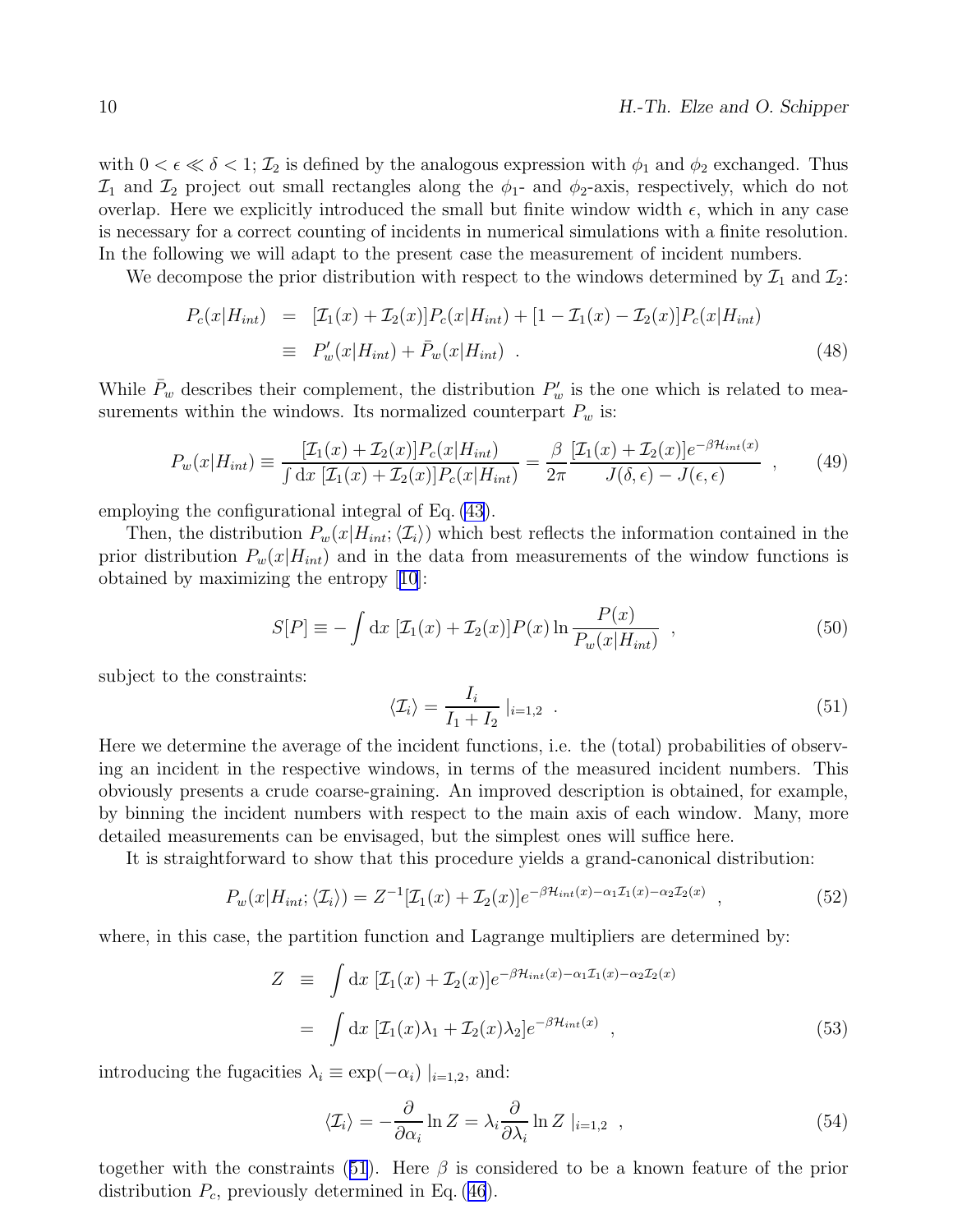<span id="page-10-0"></span>The present situation differs in an important way from the usual one in statistical mechanics, where  $H_{int}$  and  $\langle \mathcal{I}_i \rangle$  would all correspond to conserved quantities and be treated on an equal footing. Presently, the (window functions related to the) incident numbers are evolving quantities which we measure, in order to learn about the change occurring in the system.

The grand-canonical partition function can be calculated directly, resulting in:

$$
Z = \frac{\pi}{\beta} Z_{conf} = \frac{\pi}{\beta} (\lambda_1 + \lambda_2) [J(\delta, \epsilon) - J(\epsilon, \epsilon)] \quad , \tag{55}
$$

where  $Z_{conf}$  is the configurational factor of this partition function. Furthermore, we obtain:

$$
\langle \mathcal{I}_i \rangle = \frac{\lambda_i}{\lambda_1 + \lambda_2} \mid_{i=1,2} , \qquad (56)
$$

which implies  $\lambda_1/\lambda_2 = \langle \mathcal{I}_1 \rangle / \langle \mathcal{I}_2 \rangle$ . We set  $\lambda_i = C \langle \mathcal{I}_i \rangle |_{i=1,2}$ , with a common (undetermined) constant C. Incorporating these results, the distribution follows:

$$
P_w(x|H_{int};\langle \mathcal{I}_i \rangle) = \frac{\beta}{\pi} \frac{[\langle \mathcal{I}_1 \rangle \mathcal{I}_1(x) + \langle \mathcal{I}_2 \rangle \mathcal{I}_2(x)]}{J(\delta,\epsilon) - J(\epsilon,\epsilon)} e^{-\beta \mathcal{H}_{int}(x)}, \qquad (57)
$$

using  $\langle \mathcal{I}_1 + \mathcal{I}_2 \rangle = 1$  and cancelling the common factor C.

Finally, re-normalizing  $P_w(x|H_{int};\langle \mathcal{I}_i \rangle)$  and using the resulting distribution in place of  $P'_w$ , cf. Eq.([48](#page-9-0)), we obtain the properly normalized distribution for the whole phase space:

$$
P(x|H_{int};\langle \mathcal{I}_i \rangle) = 2[\langle \mathcal{I}_1 \rangle \mathcal{I}_1(x) + \langle \mathcal{I}_2 \rangle \mathcal{I}_2(x)] P_c(x|H_{int}) + [1 - \mathcal{I}_1(x) - \mathcal{I}_2(x)] P_c(x|H_{int}) , \quad (58)
$$

whichis updated by measuring the incident numbers  $I_{1,2}$  and employing Eq. ([51](#page-9-0)).

With the distribution at hand, we could proceed similarly as in the previous Section 3.1 , trying to estimate the average path length related to the increasing incident numbers in particular, in order to gain a measure of the change taking place in the system.

However, in the following we proceed differently, in a way which appears more suitable to further generalization. We introduce the Fisher-Rao information metric for the purpose of quantifying the change due to the chaotic, even if deterministic motion from one configuration to the next[[11](#page-17-0), [12\]](#page-17-0). It is the uniquely determined Riemannian metric (except for an overall multiplicative constant) on the space of states which are probability distributions[[10](#page-17-0)]. In our present case the states are simply described by the pair of coordinates  $Q^i \equiv \langle \mathcal{I}_i \rangle |_{i=1,2} \in [0,1],$ considering the coordinate  $H_{int}$  to be fixed at a constant value. Then, the 'distance' ds between the states  $P(x|H_{int};Q^k)$  and  $P(x|H_{int};Q^k + dQ^k)$  is given by:

$$
ds^2 = g_{ij} dQ^i dQ^j \t\t(59)
$$

with the metric:

$$
g_{ij} = \int dx P(x|H_{int};Q^k) \frac{\partial \ln P(x|H_{int};Q^k)}{\partial Q^i} \frac{\partial \ln P(x|H_{int};Q^k)}{\partial Q^j}
$$
(60)

$$
= 2\frac{J(\delta,\epsilon) - J(\epsilon,\epsilon)}{J(1,1)} (Q^i)^{-1} \delta_{ij} , \qquad (61)
$$

employing Eqs.([40](#page-8-0)),([42\)](#page-8-0),([43\)](#page-8-0), and particularly Eq. (58) in the explicit calculation. Note that the coordinates, being probabilities, are constrained by  $Q^1 + Q^2 = 1$ , which further simplifies the result obtained here.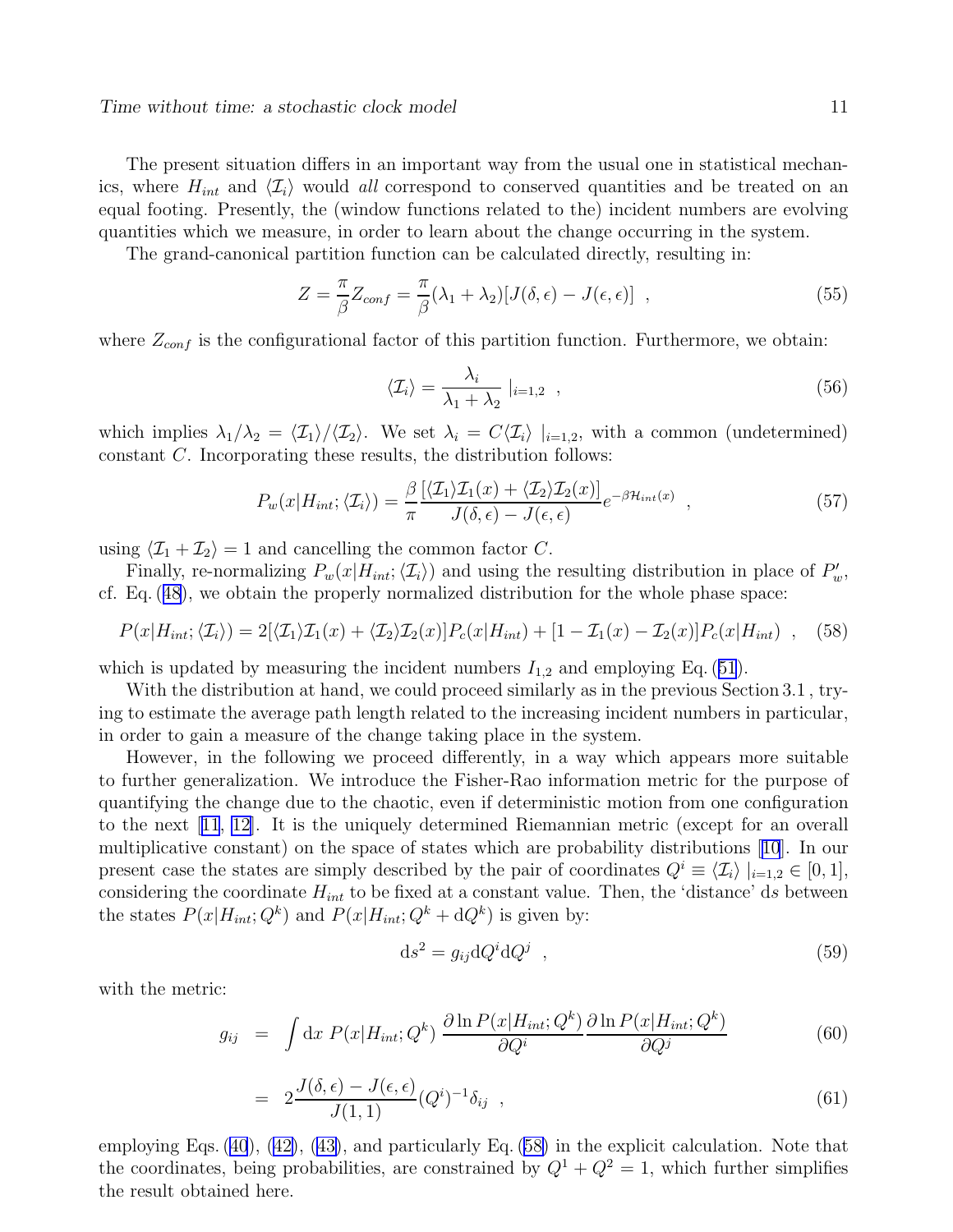<span id="page-11-0"></span>However,we would like to express Eqs.  $(59)$  $(59)$  $(59)$ – $(61)$  $(61)$  in terms of the directly measured incident numbers.Thus, with the help of Eqs.  $(51)$  $(51)$ , we obtain:

$$
\Delta s = 2 \frac{J(\delta, \epsilon) - J(\epsilon, \epsilon)}{J(1, 1)} \frac{|I_2 \Delta I_1 - I_1 \Delta I_2|}{\sqrt{I_1 I_2} (I_1 + I_2)}
$$
(62)

$$
= 2\frac{J(\delta,\epsilon) - J(\epsilon,\epsilon)}{J(1,1)(I_1 + I_2)} \left( \sqrt{\frac{I_2}{I_1}} \Delta I_1 + \sqrt{\frac{I_1}{I_2}} \Delta I_2 \right) , \qquad (63)
$$

where the second equality is due to the dichotomous character of the pair of increments  $\Delta I_1$  and  $\Delta I_2$ ; i.e., we have  $\Delta I_k = 0, 1$ , however, the two increments present the results of two mutually exclusive measurements which cannot happen in coincidence.

Several remarks are in order here. First, the Eq. (63) is invariant under the similarity transformation  $I_k \to \xi \cdot I_k |_{k=1,2}$  and  $\Delta s \to \Delta s/\xi$ . Thus, generally, the amount of "change per incident" decreases inversely with the total number of incidents, i.e., loosely speaking, with the age of the evolution going on. This seems natural in a statistical context, but less familiar in the context of dynamics, where we are accustomed to a linearly flowing time.

Second, the dichotomous increments of the incident numbers can be mapped on a binary sequence of zeros and ones, for example, according to  $(\Delta I_1 = 1) \rightarrow 0$  and  $(\Delta I_2 = 1) \rightarrow 1$ . Then, the number of zeros and ones in the produced bitstring is simply related to  $I_1 - 1$  and  $I_2 - 1$ , respectively. Thus, one could compare the behavior of the function  $\Delta s$  with corresponding ones for different dynamical models or with randomly generated sequences.

Third,the statistical factors in the results of Eqs.  $(61)$  $(61)$  $(61)$ – $(62)$ , encoding the dynamics, are nicely factorized from the quantities incorporating the evolving observables  $I_1$  and  $I_2$ ; an analogous factorization is seen in Eq.([35\)](#page-6-0). We believe that the very simple structure of our results is indeed of a more general kind and similarly will be encountered, whenever one succeeds to identify pairs of dichotomous observables, which somehow reflect the symmetry of the system.

Furthermore, the generalization involving n-tuples of exclusive observables can be worked out along these lines.

Coming back to the construction of a reparametrization invariant "time"  $T$ , we now set:

$$
\Delta T \equiv \frac{N \Delta s}{\sqrt{H_{int}}} \quad , \tag{64}
$$

with  $N \equiv I_1 + I_2$ , i.e. stretching the time with an extra factor N, in order to compensate for the aging of the measure  $\Delta s$ , which we mentioned. Furthermore, we divide out the squareroot-of-energy factor, which is determined by the initial conditions. This results in a scaling withenergy, similarly as in Section 3.1. At high energy  $H_{int}$ , Eq. ([38](#page-7-0)), equals (two times) the kinetic energy, which might seem more appropriate here. However, it is by itself not a reparametrization invariant quantity in the present interacting case.

We calculate the "time" passed by accumulating the time steps  $\Delta T$ . The constant, though energy dependent, overall prefactor contained in the result of Eq. (64) is set equal to one, recallingthat the Fisher-Rao metric which enters here, see Eqs.  $(59)$  $(59)$ – $(61)$  $(61)$ , is unique only up to a constant factor. The Fig. 4 shows the resulting behavior of the parametrization invariant "time"T as a function of the proper time  $\tau$ , Eq. ([36\)](#page-6-0), which is also incorporated in the present numerical simulations. For the two initial conditions, differing in the initial velocities, we observe the expected scaling with energy. Furthermore, while the size of individual fluctuations is comparable to what was found in the noninteracting case of Fig. 2, we notice here characteristic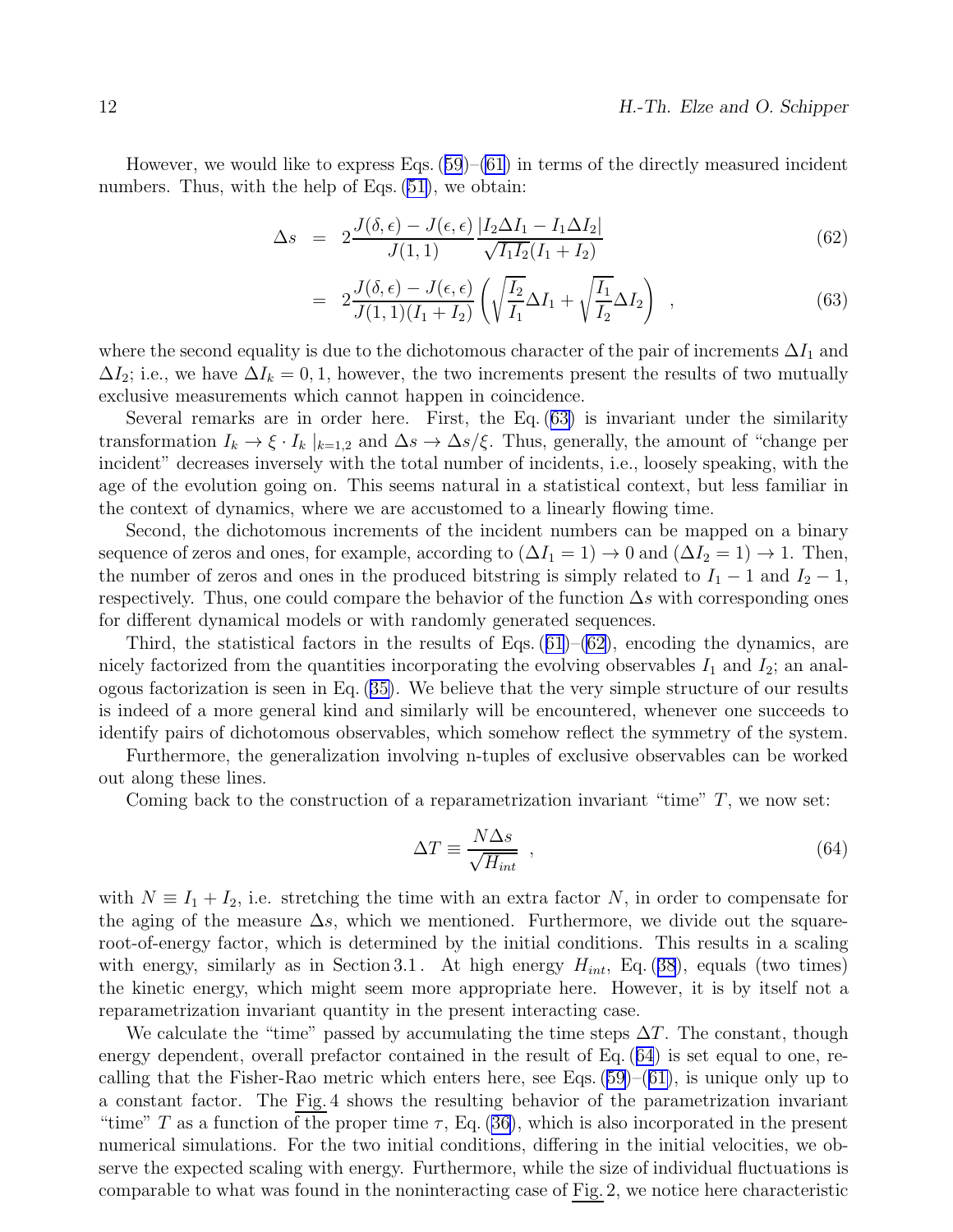deviations from the average linear dependence over longer proper time scales. Such nonlinear behavior becomes even more prominent in Fig. 5, with long time excursions.

In any case, this demonstrates the existence of a monotonous "time" function also for the present more strongly irregular system, as compared to the ergodic (but integrable) one of Section 3.1 . Presumably, an approximately linear dependence will only become recognizable for much longer runs, i.e. for larger incident numbers. On the other hand, of course, the statistical construction of T based on quasi-local observables could be refined by considering a higher-dimensionalstate space from the outset, cf. Eq.  $(37)$  $(37)$ , i.e. incorporating more observables.

This completes our discussion of two examples of the construction of a coarse-grained parametrization invariant evolution parameter.

## 4 Stroboscopic quantization?

It seems worth while to draw attention to a possible connection between the present subject and the *deterministic classical systems which are effectively quantum mechanical*, as recently discussed by 't Hooft, see Ref. [\[13](#page-17-0)] and further references therein.

The total number of incidents obtained from our exclusive observables always increases by one. These are the "ticks of the clock", numbered by  $n \in \mathbb{N}$ . However, via the constructed "time" sequence  $\{T_n\}$ , the proper times  $\tau(T_n)$  vary irregularly, in general, due to the quasiperiodic internal motion. Therefore, the free external motion,  $\vec{q}_{\parallel}(T) \equiv \vec{q}_{\parallel}(\tau(T)) = \vec{q}_{\parallel}^{(0)} + \tau(T)\vec{p},$ shows stochastic behavior in terms of T. We emphasize that  $\tau(T)$  here is not directly related to  $\tau(t)$  introduced in Eq. [\(36](#page-6-0)).

Let us assume that we could exhaust all possible *invariant quasi-local observables* and cannot further resolve the "time between the incidents" marking T and  $T + \delta T$ .

That there arises a discreteness in the optimal "time" sequence generated in this way in a generic nonintegrable system [\[9](#page-17-0)] seems plausible for two reasons. First, by realistically restricting the observables to be localized near to the observer, we loose information about the full trajectories in coordinate space. Second, by insisting on gauge invariant observables, we loose the possibility to make use of additional momentum space observables (except for a possible limited number of constants of motion), or higher proper time derivatives, in order to reconstruct the full trajectories and a smooth evolution parameter based on them.

Anyhow, for given initial conditions, the incident counts as well as the coordinates  $\vec{q}_{\parallel}(T_n)$ present discrete physical data which are deterministically determined in our model. (The constant orthogonal components are of no interest here.) Then, the question arises, can we still give an invariant meaning to and predict the future of the free external motion, instead of letting the system evolve and measuring? - In general, the answer is 'No', since neither the future discrete values of T, see Eq. [\(64\)](#page-11-0), for example, nor the value of  $\tau$  at those future instants will be predictable.

However, motivated by the two practical examples of Section 3 , we introduce the notion of a well-behaved "time", which will be sufficient to maintain some predictability indeed.

Let a well-behaved "time"  $T$  be such that the onedimensional motion of a free particle, coordinated in a reparametrization-invariant way by the sequence  $\{q(T_n)\}\$ , is of limited variation:

 ${T_n}$  is well-behaved

$$
\iff \exists \bar{\tau}, \Delta \tau : \bar{\tau}n - \Delta \tau \leq \tau(T_n) \leq \bar{\tau}n + \Delta \tau \ , \ \forall n \in \mathbf{N}
$$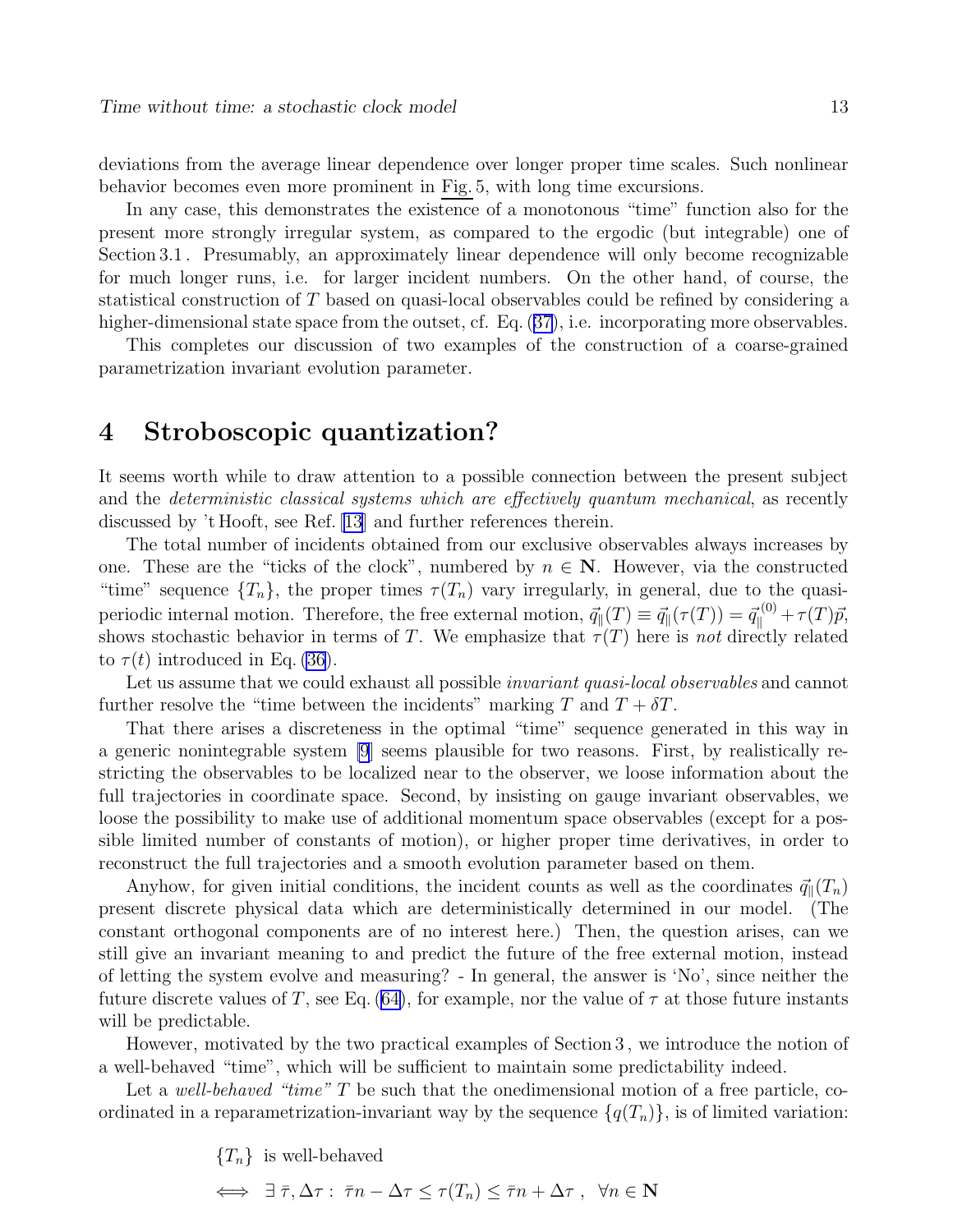$$
\iff \exists \ \bar{q}, \Delta q: \ \bar{q}n - \Delta q + q^{(0)} \leq q(T_n) \leq \bar{q}n + \Delta q + q^{(0)}, \ \ \forall n \in \mathbf{N} \ , \tag{65}
$$

<span id="page-13-0"></span>with  $\bar{q} \equiv \bar{\tau}p^{(0)}$ ,  $\Delta q \equiv \Delta \tau p^{(0)}$ , and where  $q^{(0)}, p^{(0)}$  denote the initial data. This is the next-best we can expect from a reasonable "time", motivated by Newtonian physics here. It is important to realize that there is no hope for continuity or periodicity, since our construction of  $T$  is based generally on the ergodicity of a quasi-periodic process and related Poincaré sections.

Assuming a well-behaved "time", we see that the sequence of points  $\{q(T_n)\}\)$  can be mapped into a regular lattice of possibly overlapping cells of size  $2\Delta q$  and spacing  $\bar{q}$ . "As the clock ticks", i.e.  $n \to n+1$ , the particle moves from one cell to the next. On the average this takes a proper time  $\bar{\tau}$  and physical "time" T. Here we assume for convenience that  $\{T_n\}$  itself is of limited variation,  $\exists \overline{T}, \Delta T : T_n = \overline{T}n \pm \Delta T$ ,  $\forall n \in \mathbb{N}$ . In the simplest example, in Section 3.1, we have  $\bar{T} = \delta^{-1}(\pi_1^{(0)} + \pi_2^{(0)}$  $2^{(0)}$ <sup>-1</sup> and  $\Delta T = 0$ , showing a dependence on the initial momenta and the scale of localization of the observed incidents.

Thus, for a well-behaved "time" sequence (of limited variation), we have mappings from "clock ticks" to ("time" as well as) space intervals. We identify the space intervals, containing the respective  $q(T_n)$ , with *primordial states*:

$$
|n) \equiv [\bar{q}n - \Delta q + q^{(0)}, \bar{q}n + \Delta q + q^{(0)}] \quad . \tag{66}
$$

In order to handle the subtle limit of an infinite system, we impose reflecting boundary conditions and distinguish left- and right-moving states. Finally, then, the evolution is described by the deterministic rules:

$$
n \longrightarrow n+1, n \in \mathbb{N}, \qquad (67)
$$

$$
|n\rangle \longrightarrow |n+1\rangle, -N+1 \le n \le N-1 , \qquad (68)
$$

$$
|N\rangle \longrightarrow |-N+1\rangle , \qquad (69)
$$

with 2N states in all,  $|-N+1\rangle$ , ..., |N); states with a negative (positive) label correspond to left- (right-)moving states, according to negative (positive) particle momentum. Reaching the states  $(0)$  or  $(N)$ , the particle changes its direction of motion.

The rules (67)–(69) can altogether be represented by a unitary evolution operator:

$$
U(\delta T = \bar{T}) \equiv e^{-iH\bar{T}} = e^{-i\pi(N+1/2)/N} \cdot \begin{pmatrix} 0 & 1 \\ 1 & 0 \\ 1 & 0 \\ \ddots & \ddots \\ 1 & 0 \end{pmatrix} , \qquad (70)
$$

which acts on the 2N-dimensional vector composed of the primordial states; the overall phase factor is introduced for later convenience. Here  $\overline{T}$  is the natural scale for the Hamiltonian H.

In the following analysis we apply 't Hooft's method, who considered the discrete and strictly periodic motion of a classical particle on a circle, introducing a Hilbert space based on the primordial states [\[13](#page-17-0)]. The evolution operator turns out to be diagonal with respect to the discrete Fourier transforms of the states  $|n\rangle$ . We define the basis functions:

$$
\langle k|n \rangle \equiv f_k(n) \equiv (2N)^{-1/2} \exp(\frac{i\pi k n}{N}) \quad . \tag{71}
$$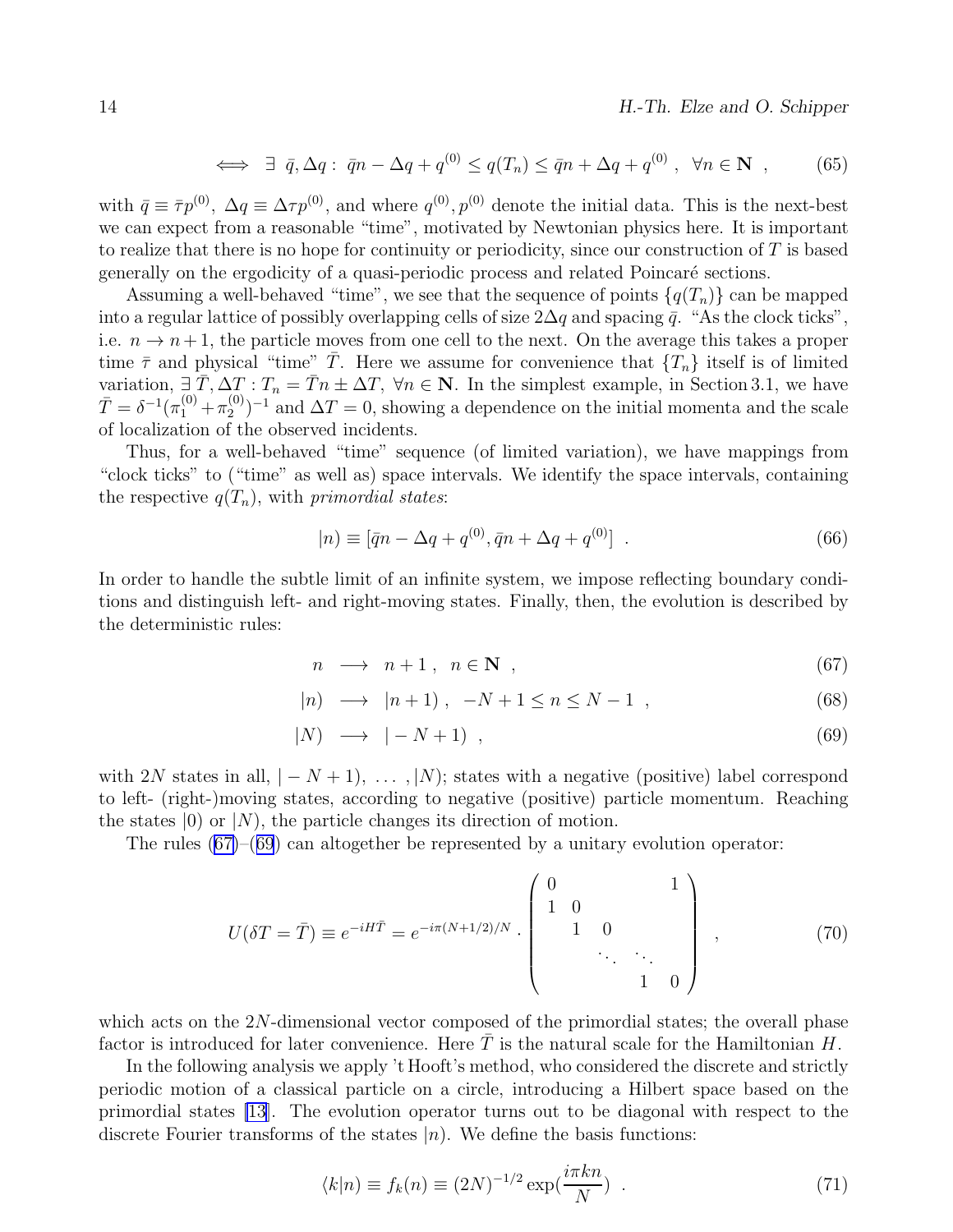<span id="page-14-0"></span>They present a complete orthonormal basis, since  $\sum_{k=-N+1}^{N} (n'|k\rangle\langle k|n\rangle = \delta_{n'n}$ , with  $(n|k\rangle \equiv$  $\langle k|n \rangle^*$ , and noting that  $f_k(n) = f_n(k)$ . This yields indeed:

$$
\langle k' | U | k \rangle = \delta_{k'k} \exp\left(-i\pi \left[N + \frac{1}{2} - k\right] / N\right) \iff \langle m' | U | m \rangle = \delta_{m'm} \exp\left(-\frac{2\pi i}{2s + 1} [s + m + \frac{1}{2}]\right) , \tag{72}
$$

where the equivalence follows from  $2s + 1 \equiv 2N$  and relabeling and replacing the states  $|k\rangle$  by states $|m\rangle$ , with  $m \equiv -k + 1/2$  and  $-s \leq m \leq s$ . The phase factor of Eq. ([70\)](#page-13-0) contributes the additional terms which assure a positive definite (bounded) spectrum similar to the harmonic oscillator case.

Recalling the algebra of  $SU(2)$  generators, and with  $S_z|m\rangle = m|m\rangle$  in particular, we obtain the Hamiltonian:

$$
H = \frac{2\pi}{(2s+1)\bar{T}}(S_z + s + \frac{1}{2}) \quad , \tag{73}
$$

i.e., diagonal with respect to  $|m\rangle$ -states of the half-integer representations determined by s.

Continuing with standard notation, we have  $S^2 \equiv S_x^2 + S_y^2 + S_z^2 = s(s+1)$ , which suffices to obtain the following identity:

$$
H = \frac{2\pi}{(2s+1)^2 \bar{T}} (S_x^2 + S_y^2 + \frac{1}{4}) + \frac{\bar{T}}{2\pi} H^2
$$
 (74)

Furthermore, using  $S_{\pm} \equiv S_x \pm i S_y$ , we introduce coordinate and conjugate momentum operators:

$$
q \equiv \frac{1}{2}(aS_{-} + a^{*}S_{+}) \ , \quad p \equiv \frac{1}{2}(bS_{-} + b^{*}S_{+}) \ , \tag{75}
$$

where  $\alpha$  and  $\dot{b}$  are complex coefficients. Calculating the basic commutator with the help of  $[S_+, S_-] = 2S_z$  and using Eq. (73), we obtain:

$$
[q, p] = i(1 - \frac{\bar{T}}{\pi}H) \quad , \tag{76}
$$

provided we choose  $\Im(a^*b) \equiv -2(2s+1)^{-1}$ . Incorporating this choice, we calculate:

$$
S_x^2 + S_y^2 = \frac{(2s+1)^2}{4} \left( |a|^2 p^2 + |b|^2 q^2 - (\Im a \cdot \Im b + \Re a \cdot \Re b) \{q, p\} \right) . \tag{77}
$$

In order to obtain a reasonably simple Hamiltonian in the infinite system limit  $(s \to \infty)$ , we finally choose:

$$
a \equiv i\sqrt{\frac{\overline{T}}{\pi}} \ , \quad b \equiv \frac{2}{2s+1}\sqrt{\frac{\pi}{\overline{T}}}
$$
 (78)

Then, defining  $\omega \equiv 2\pi/(2s+1)\overline{T}$ , the previous Eq. (74) becomes:

$$
H = \frac{1}{2}p^2 + \frac{1}{2}\omega^2 q^2 + \frac{\bar{T}}{2\pi}(\frac{1}{4}\omega^2 + H^2) ,
$$
 (79)

showing a nonlinearly modified harmonic oscillator Hamiltonian at this stage, which corresponds to the result of Ref.[[13](#page-17-0)].

Following our construction of the reparametrization-invariant "time", we presently keep  $T$ finite while considering the infinite system limit. Thus, for  $s \to \infty$ , we have  $\omega \to 0$  and obtain:

$$
H = \frac{\pi}{\bar{T}} \left( 1 - (1 - \frac{\bar{T}}{\pi} p^2)^{1/2} \right) , \qquad (80)
$$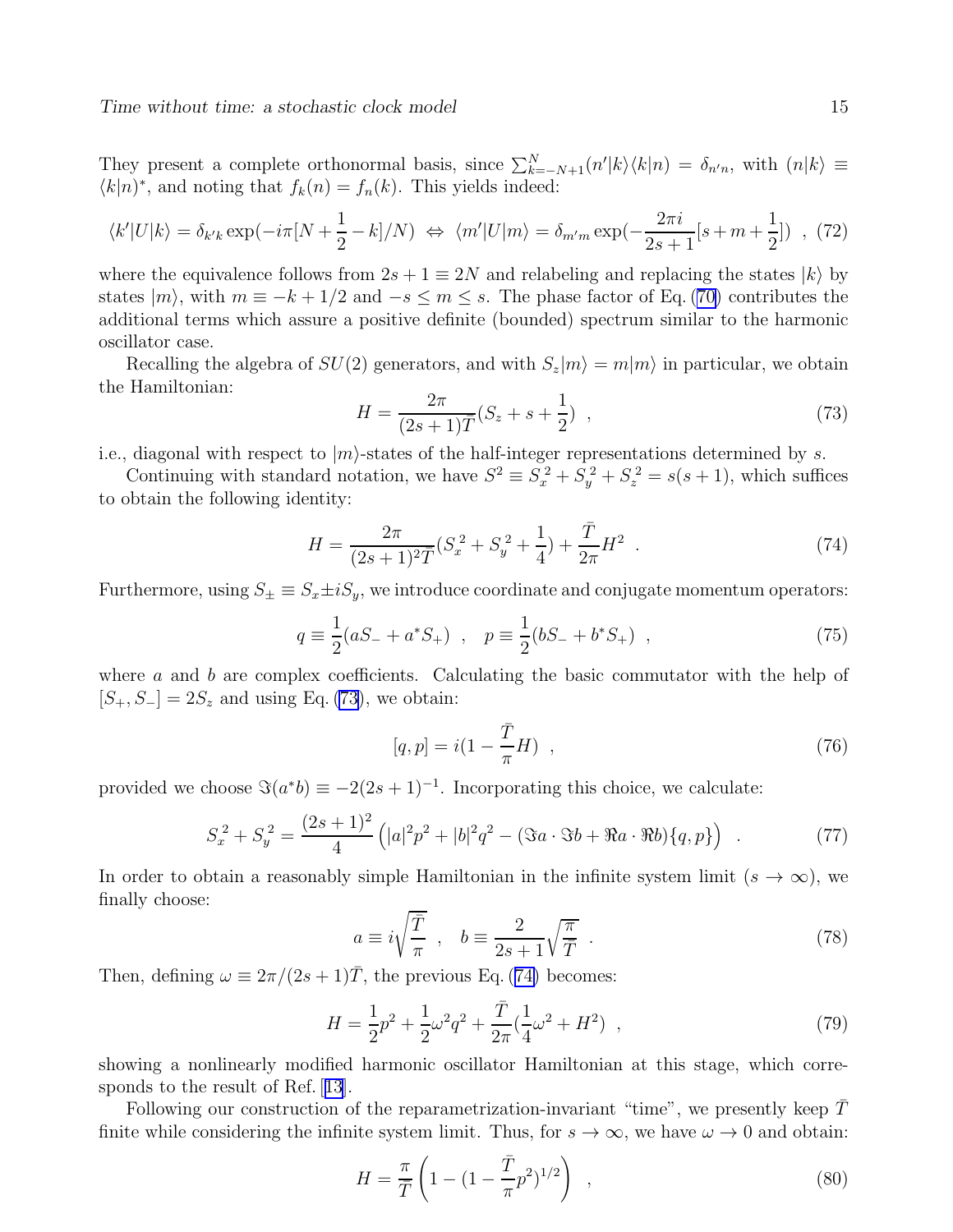which has the low-energy limit  $H \approx p^2/2$ . On the other side, the energy is bounded from above by  $\pi/\overline{T}$ , since we have  $(\overline{T}/\pi)p^2 = 4(2s+1)^{-2}S_x^2 \leq 1$ , for  $s \to \infty$ , when diagonalized).

Interestingly, towards the upper bound the violation of the basic quantum mechanical commutationrelation, as calculated in Eq.  $(76)$  $(76)$ , becomes maximal, i.e., there q and p commute and behave like classical observables.

We conclude here with calculating the matrix elements of the operators  $q$  and  $p$  between primordialstates. Relating the primordial states  $|n\rangle$  to the  $|m\rangle$ -states with the help of Eq. ([71\)](#page-13-0) and using  $S_{\pm}|m\rangle = [s(s+1) - m(m \pm 1)]^{1/2}|m \pm 1\rangle$ , we obtain:

$$
(n'|S_{-} \pm S_{+}|n) = \frac{1}{2s+1} \left( \exp\left(-\frac{2\pi i}{2s+1}n\right) \pm \exp\left(\frac{2\pi i}{2s+1}n'\right) \right)
$$

$$
\cdot \sum_{m=-s}^{s} \exp\left(\frac{2\pi i}{2s+1} (n'-n)(m-1/2)\right) [s(s+1) - m(m+1)]^{1/2} . \quad (81)
$$

For large s the summation is replaced by an integral. Then, using Eqs. [\(75\)](#page-14-0) and [\(78\)](#page-14-0), the results are  $(s \to \infty)$ :

$$
(n'|q|n) = \frac{1}{2}\sqrt{\pi}\overline{T}\frac{J_1(\pi(n'-n))}{n'-n}\frac{n'+n}{2} , \qquad (82)
$$

$$
(n'|p|n) = \frac{1}{2} \sqrt{\frac{\overline{T}}{\pi}} \frac{J_1(\pi(n'-n))}{n'-n} , \qquad (83)
$$

where  $J_1$  denotes an ordinary Bessel function of the first kind. Thus, neither the position nor the momentum operator is diagonal in the basis of the primordial states.

In any case, we find here once more an emergent quantum model based on a deterministic classical evolution, similar as in Ref.[[13\]](#page-17-0).

The interesting feature presently is that the construction of a reparametrization-invariant "time" based on quasi-local observables naturally induces the particular stochastic features in the behavior of the external particle motion. The remaining predictable aspects of its motion can then most simply be described by a unitary discrete-time quantum mechanical evolution.

## 5 Conclusions

Our construction of a reparametrization-invariant "time" is motivated by the observation that "time passes" when there is an observable change, which is localized with the observer. More precisely, necessary are incidents, i.e. observable unit changes, which are recorded, and from which invariant quantities characterizing the change of the evolving system can be derived.

A basic ingredient is the assumption of ergodicity, such that the system explores dynamically the whole allowed energy surface in phase space. Generally, then there will be sufficiently frequent usable incidents next to the observer.

We illustrate this in Section 3 with a simple timeless model of a nonrelativistic particle moving classically in five dimensions, of which two internal ones are compactified to form a torus. Defining suitable window functions, localized observations of incidents correspond here to the trajectory passing by the window. Thus, the incidents reflect properties of the dynamics with respect to (subsets of) Poincaré sections. Roughly, the passing "time" corresponds to the observable change there.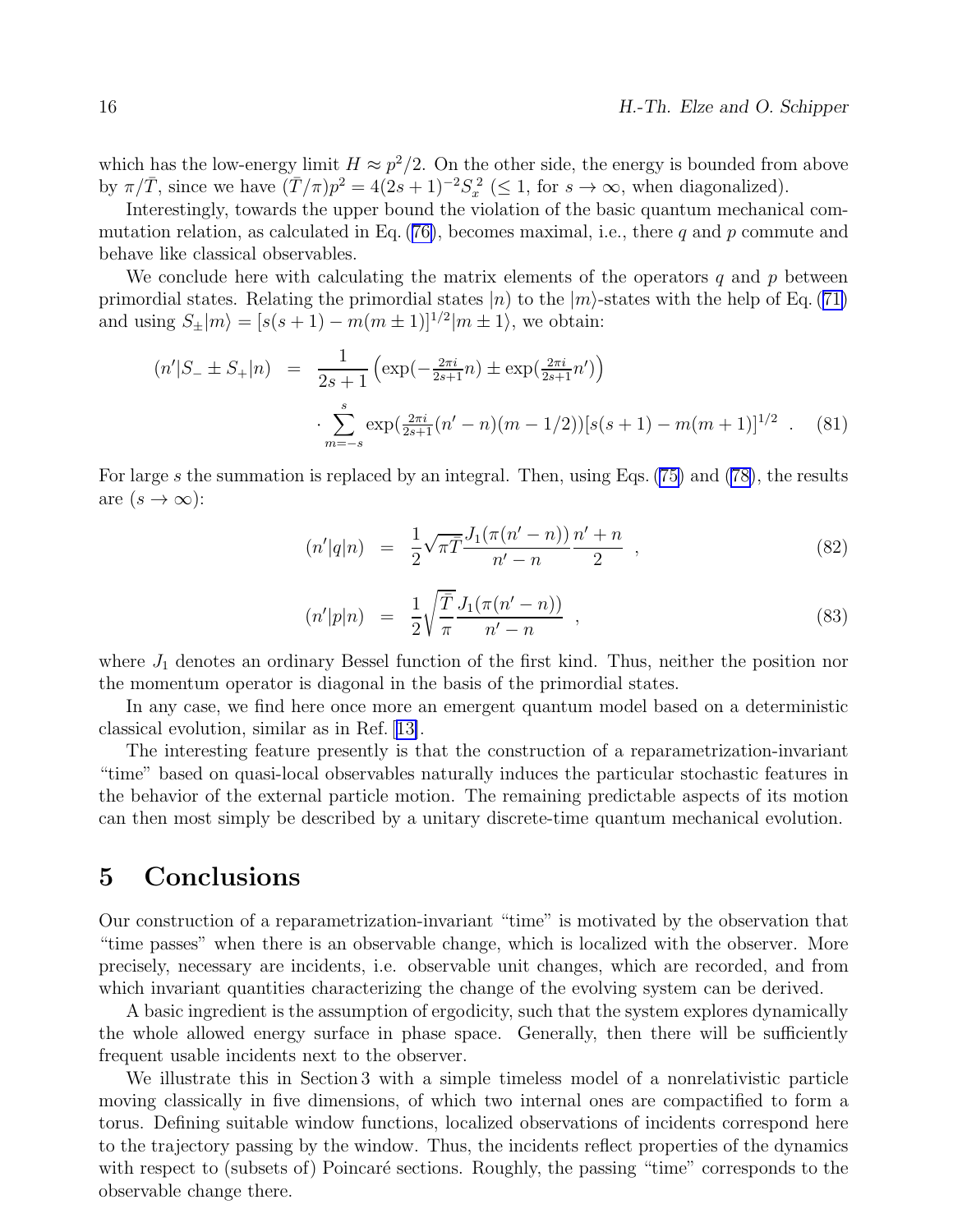<span id="page-16-0"></span>In the first example in Section 3.1 the dynamics is very simple and even integrable [\[9](#page-17-0)]. We know that the system is ergodic in this case and use this fact, in order to calculate statistically, based on quasi-local incident counts, the invariant path length run by the system. This provides an invariant measure of "time". We find that the proper time is linearly related to this, however, subject to stochastic fluctuations.

In the second example, Section 3.2, we have additional interactions which mix the trajectories in a much more complicated way. We assume that the system is ergodic. Our statistical formalism then allows to measure the change of the phase space distribution which is updated by the information coming from the incident counts. Essential ingredient is the Fisher-Rao information metric [\[10](#page-17-0), [11](#page-17-0), [12\]](#page-17-0). This calculation again provides an invariant "time" function, which behaves qualitatively similar as in the previous example, however, with characteristic long-time deviations from an average linear relation to proper time.

It will be interesting to generalize the present model to relativistic systems, as well as to generalize the statistical formalism. A related question is, which are the (discrete) limitations of such a construction of "time" based on localized observables, i.e. how close can one get to a linearly flowing Newtonian time, in a generic nonintegrable system.

Finally, we pointed out in Section 4 a possible connection of the present subject to the study of quantum mechanical systems which have an underlying deterministic classical dynamical model [\[13\]](#page-17-0). Indeed, we find that for certain "well-behaved time sequences" the remaining deterministic aspects of the induced stochastic classical motion of the (in our model) external particle can be most simply described by a discrete-time quantum mechanical Schrödinger evolution. This "stroboscopic quantization" may arise under more general circumstances, if one insists to construct by statistical means an invariant "time" from localized observables.

### Acknowledgements

We thank M. Bahiana for computational advice and C.Wetterich for discussion. The work of H.-Th. Elze is partially supported under CNPq/DAAD 690164/01-7.

## References

- [1] C. Rovelli, Phys. Rev. D42, 2638 (1990).
- [2] I.D. Lawrie and R. J. Epp, Phys. Rev. D53, 7336 (1996).
- [3] A. Peres, Critique of the Wheeler-DeWitt equation, in: On Einstein's Path, ed. A. Harvey (Springer, 1998), p.367; [\[gr-qc/9704061\]](http://arxiv.org/abs/gr-qc/9704061).
- [4] Y. Ohkuwa, Coherent state approach to quantum clock in a model where the Hamiltonian is a difference between two harmonic oscillators, [\[gr-qc/9910071\]](http://arxiv.org/abs/gr-qc/9910071).
- [5] M. Montesinos, C. Rovelli and Th. Thiemann, Phys. Rev. D60, 044009 (1999).
- [6] M. Montesinos, Gen. Rel. Grav. 33, 1 (2001).
- [7] C.Wetterich, The origin of quantum mechanics and time from incomplete classical statistics,[[hep-ph/0102248\]](http://arxiv.org/abs/hep-ph/0102248).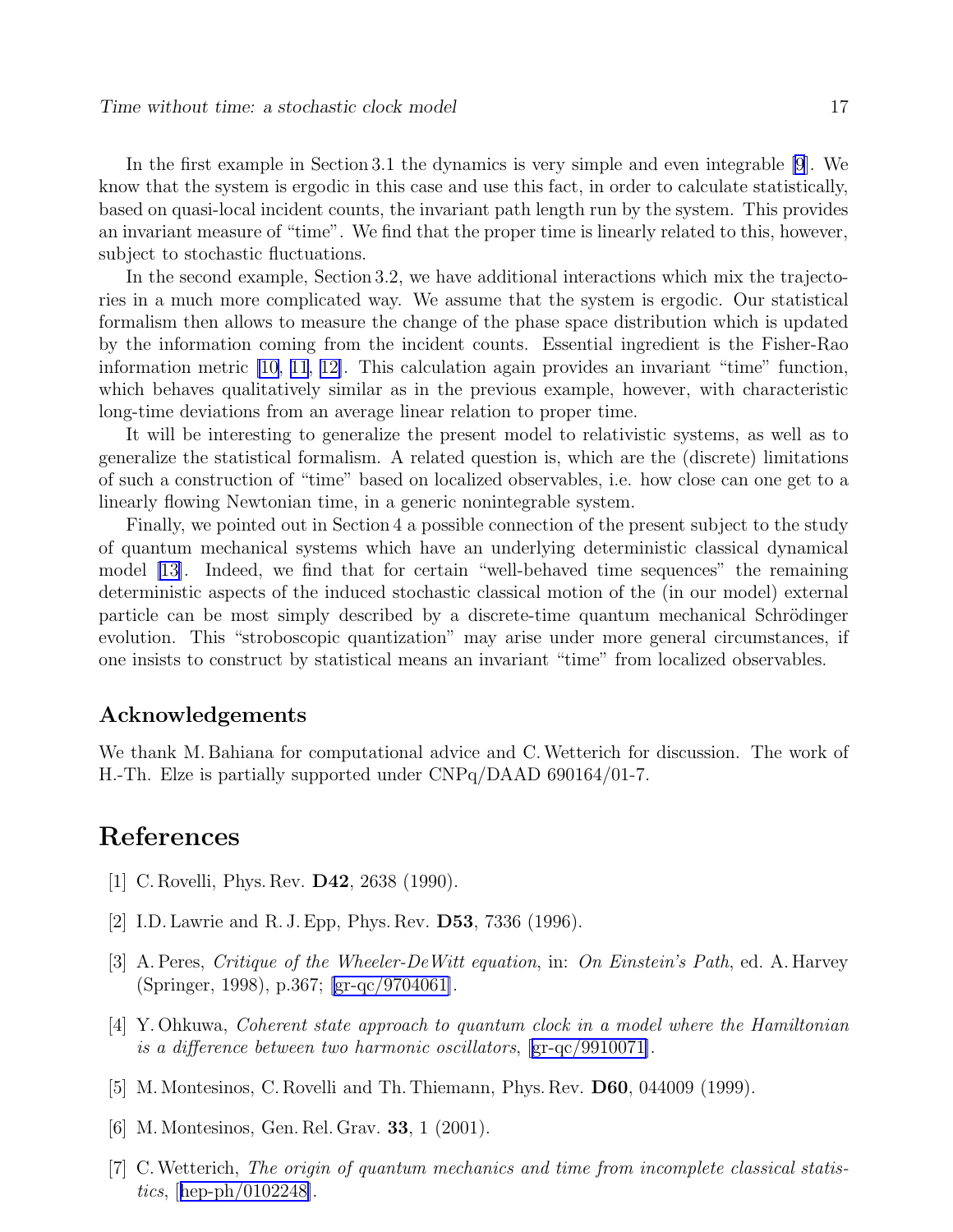- <span id="page-17-0"></span>[8] P.A.M. Dirac, Lectures on Quantum Mechanics (Belfer Graduate School of Science, Yeshiva University, New York, 1964).
- [9] H.G. Schuster, Deterministic Chaos An Introduction, 2nd ed. (VCH Publishers, New York, 1989).
- [10] A. Caticha, Entropic Dynamics, presented at MaxEnt 2001, [\[gr-qc/0109068\]](http://arxiv.org/abs/gr-qc/0109068).
- [11] R.A. Fisher, Proc. Cambridge Philos. Soc. 122, 700 (1925).
- [12] C.R. Rao, Bull. Calcutta Math. Soc. 37, 81 (1945).
- [13] G. 't Hooft, Quantum Mechanics and Determinism, presented at PASCOS 2001, [\[hep](http://arxiv.org/abs/hep-th/0105105)[th/0105105\]](http://arxiv.org/abs/hep-th/0105105).

#### Figures:

- Fig. 1: A typical trajectory. Initial conditions for the free motion on the torus are  $\phi_{1,2}^{(0)} = 0$  and  $\pi_1^{(0)} = 1, \pi_2^{(0)} = \sqrt{3}$  (arbitrary units). Here  $t = \tau$  (proper time); the final time is  $\tau = 50$ .
- Fig. 2: The reparametrization invariant "time"  $T$ , Eq. [\(35\)](#page-6-0), based on localized incident counting, as a function of (computer) proper time  $\tau$  for two different proper time intervals, cases a) and b); initial conditions as in Fig. 1; window parameter:  $\delta = 1/3$ . The lines result from linear fits.
- Fig. 3: A typical trajectory with interaction parameters  $\omega = \Omega = 3$ . The initial conditions are:  $\phi_{1,2}^{(0)} = 0$  and  $\pi_1^{(0)} = 3$ ,  $\pi_2^{(0)} = \sqrt{5}$ ; the final proper time  $(t = \tau)$  is  $\tau = 30$ .
- Fig.4: The reparametrization invariant "time"  $T$ , from Eq. ([64\)](#page-11-0) with constant prefactor set to one, as a function of (computer) proper time  $\tau$  for two different sets of initial conditions:  $\phi_{1,2}^{(0)} = 0$  (always),  $\pi_1^{(0)} = 5$ ,  $\pi_2^{(0)} = \sqrt{17}$  (upper curve) and  $\pi_1^{(0)} = 3$ ,  $\pi_2^{(0)} = \sqrt{5}$  (lower curve); interaction parameters:  $\omega = \Omega = 3$ , window parameter:  $\delta = 1/3$ . Lines from linear fits.
- Fig. 5: Same as Fig. 4 (upper curve), illustrating nonlinear long-time behavior.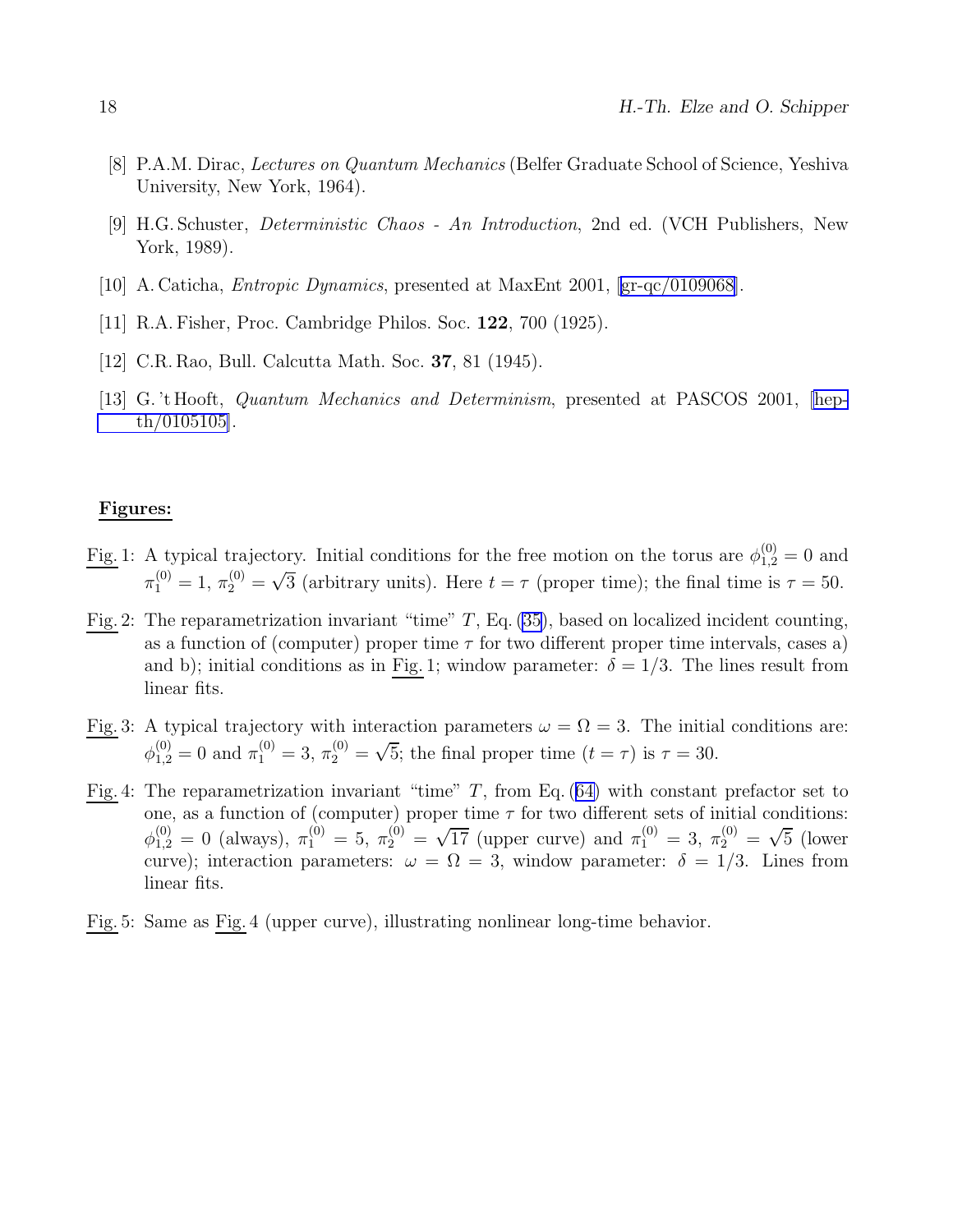This figure "Fig1GIF.gif" is available in "gif" format from:

<http://arxiv.org/ps/gr-qc/0205071v1>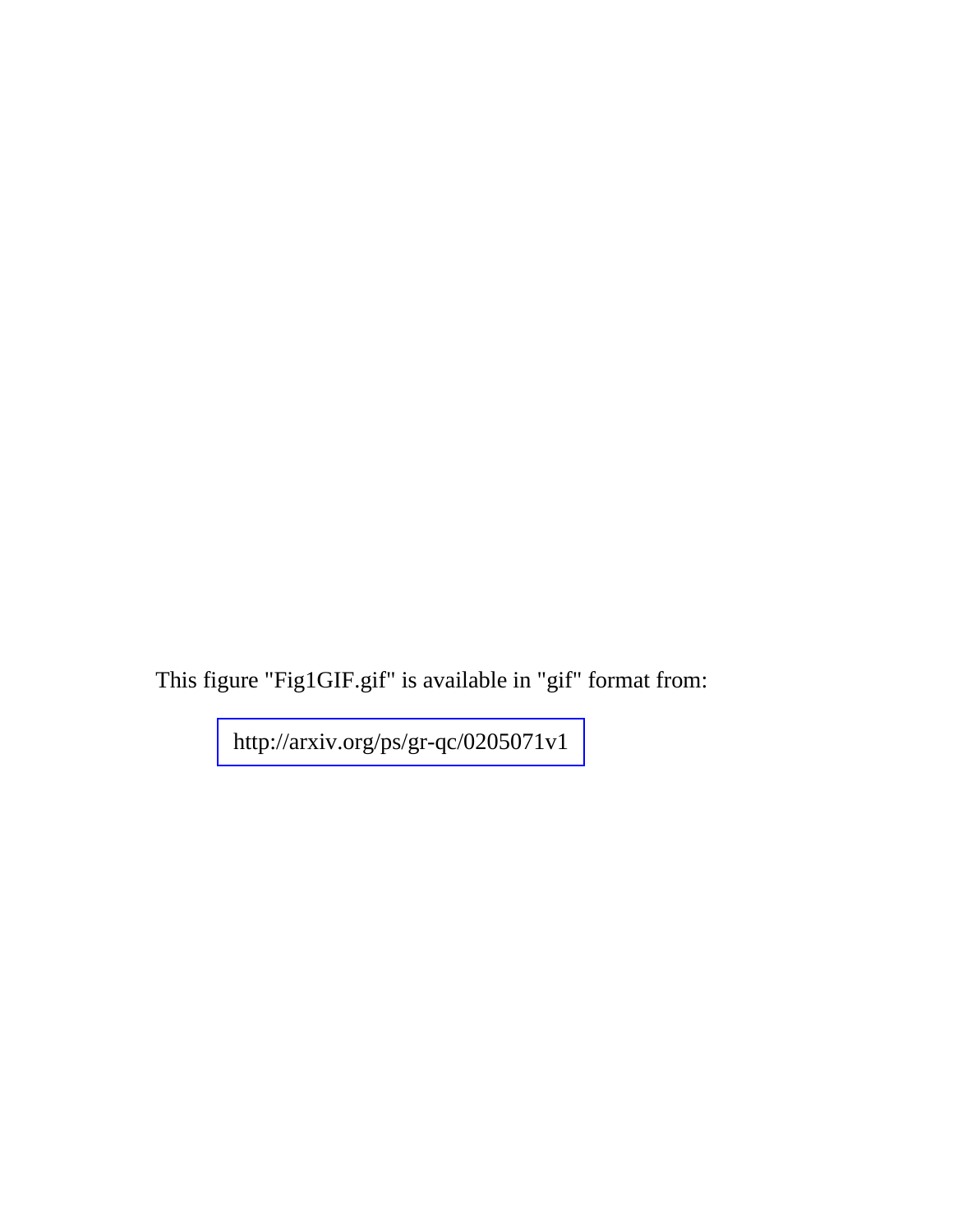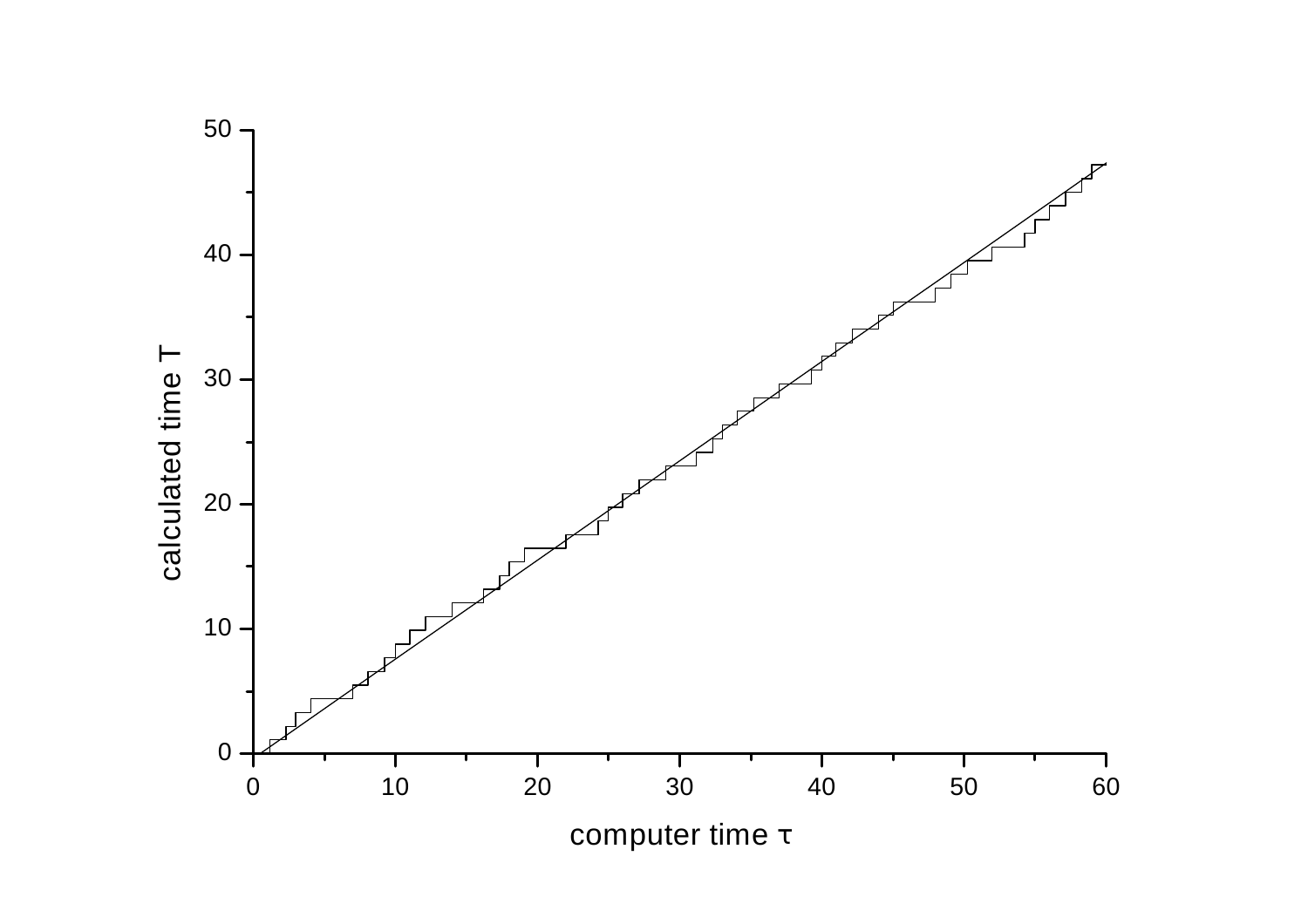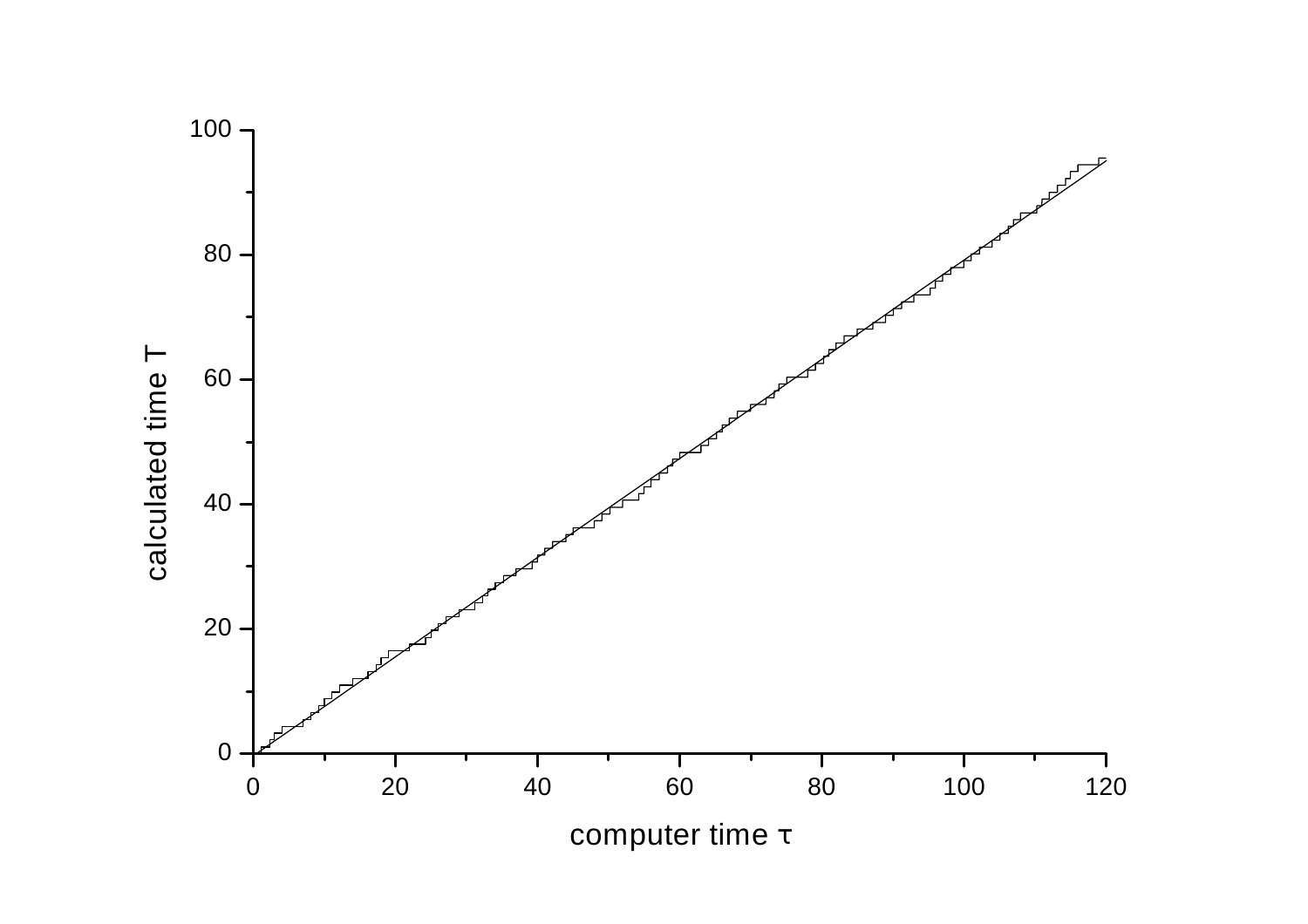This figure "Fig3GIF.gif" is available in "gif" format from:

<http://arxiv.org/ps/gr-qc/0205071v1>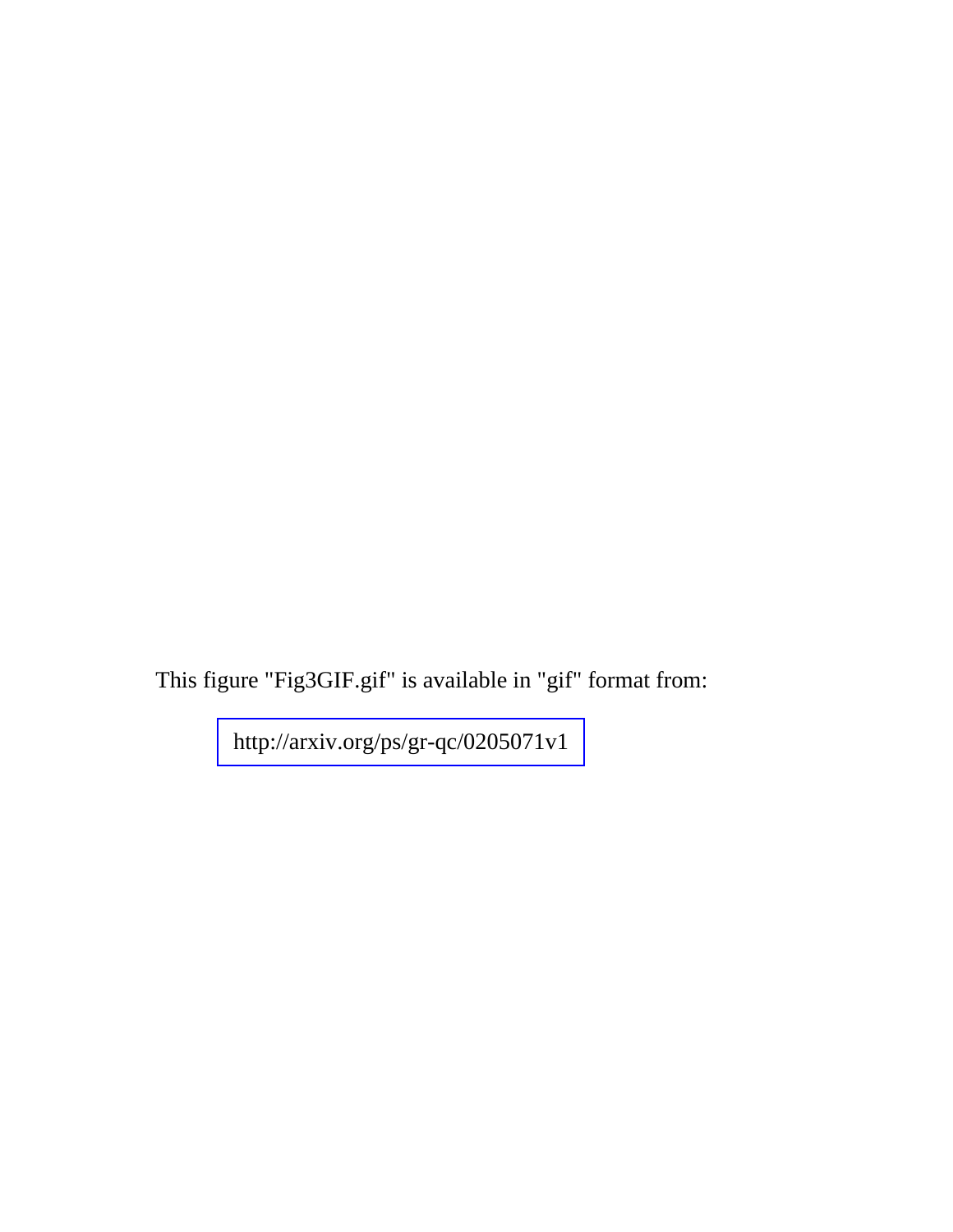